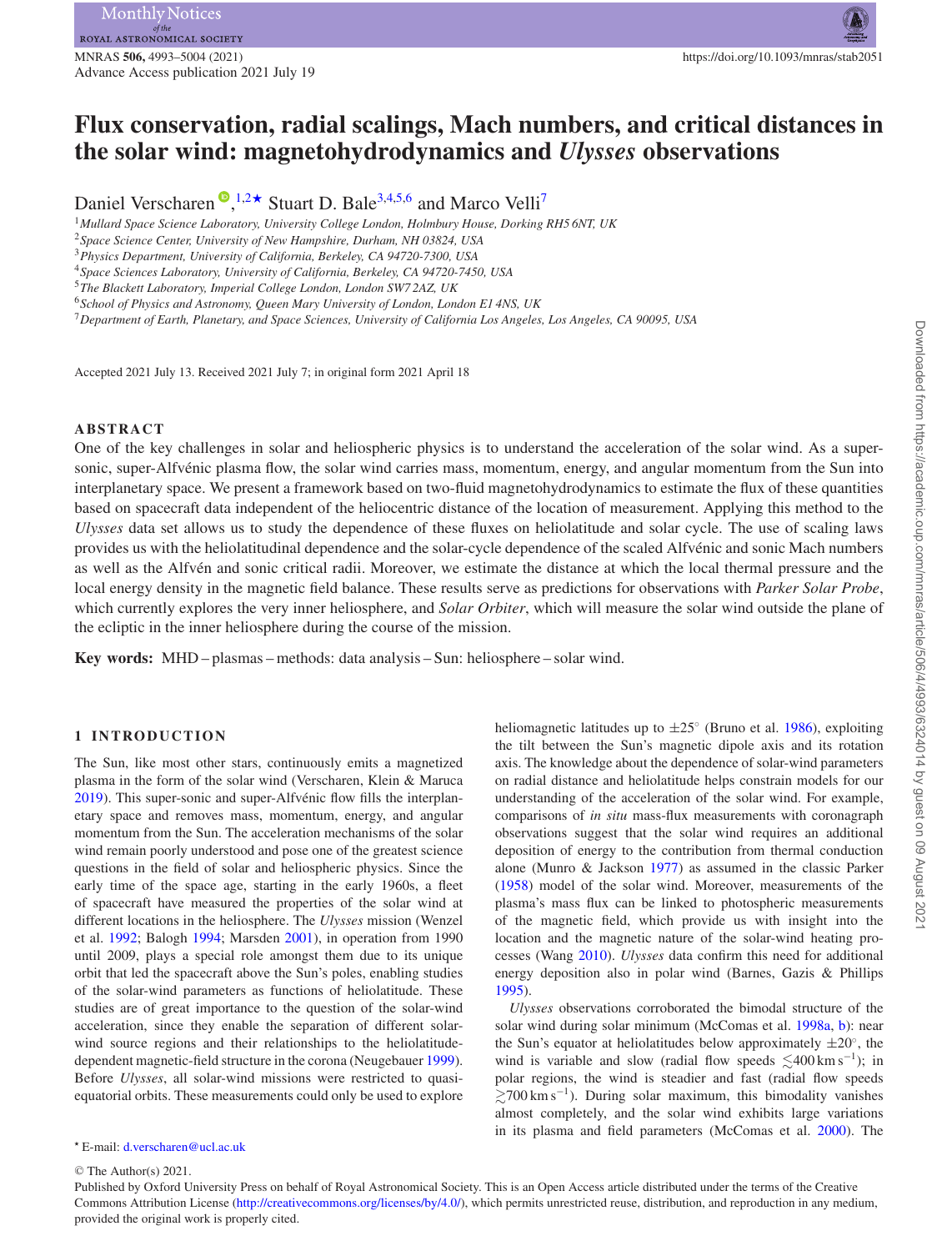measurements have been effectively visualized in polar plots, in which the polar angle indicates the heliolatitude and the distance from the origin indicates the solar-wind parameter (e.g. speed and density, see McComas et al. [2000,](#page-10-6) Plate 1). These comprehensive studies of *Ulysses* data also provide us with fit results for solar-wind parameters depending on heliocentric distance and heliolatitude (see also Ebert et al. [2009\)](#page-10-7).

Although the Sun's mass and energy loss due to the solar wind are insignificant throughout the Sun's life cycle, the loss of angular momentum carried away by the solar wind is significant for the Sun's long-term evolution. The solar-wind particles begin their journey in the corona in co-rotation with the Sun. At some distance, the particles are released from the strong coronal magnetic fields and then carry a finite azimuthal velocity component into interplanetary space, which is responsible for the particle contribution to the angularmomentum transport (Weber & Davis [1967\)](#page-11-6). The azimuthal velocity component  $U_{\phi}$  of the solar wind decreases with distance from the Sun (assuming a torque-free ballistic trajectory,  $U_{\phi} \propto 1/r$ ), making measurements of  $U_{\phi}$  at large heliocentric distances particularly difficult. However, observations of cometary tails suggest non-radial solar-wind velocities (Brandt & Heise [1970\)](#page-10-8), and even early *in situ* measurements at 1 au have been used to estimate the Sun's angular[momentum loss \(Hundhausen et al.](#page-10-10) [1970;](#page-10-9) Lazarus & Goldstein 1971).

As the solar wind accelerates from velocities near zero in the Sun's rest frame up to super-sonic, super-Alfvénic velocities, it must pass two critical distances: the distance  $r<sub>S</sub>$  at which the outflow speed crosses the local sound speed, and the distance  $r_A$  at which the outflow speed crosses the local Alfvén speed (Parker [1958\)](#page-11-4). Their locations generally depend on heliolatitude and undergo variations depending on the properties of the wind's source regions. The sonic and Alfvénic Mach numbers cross the value of unity at these locations, respectively. The heliocentric distance  $r<sub>\beta</sub>$ , at which the local thermal pressure in the particles is equal to the energy density in the local magnetic field, is a third important critical distance. All of these critical radii are key predictions of solar-wind models and important for our understanding of the acceleration of the solar wind.

*Parker Solar Probe* and *Solar Orbiter* are the latest additions to the fleet of solar and solar-wind-observing missions (Fox et al. [2016;](#page-10-11) Müller et al. [2020\)](#page-11-7). Both missions carry modern instrumentation into the inner heliosphere to measure the particles and the electromagnetic fields of the solar wind *in situ* and monitor the solar-wind outflow remotely. Over the coming years, their observations will improve our understanding of the solar wind at different heliocentric distances and heliolatitudes during solar-minimum and solar-maximum conditions. The goal of our study is the use of radial conservation laws for flux quantities relating to the mass, momentum, energy, and angular momentum of the solar wind to understand their heliolatitudinal variations. Since these quantities are independent of heliocentric distance under a set of assumptions, we use data from *Ulysses*to study their dependence on heliolatitude and solar cycle alone. Within the validity of our assumptions, these measurements serve as contextual information and predictions for the global solar-wind behaviour encountered by *Parker Solar Probe* and *Solar Orbiter*. In addition, we use our scaling parameters to estimate the scaled Alfvénic and sonic Mach numbers as well as the critical radii  $r_A$ ,  $r_S$ , and  $r_\beta$  as functions of heliolatitude based on the *Ulysses* data during solar minimum and solar maximum. In the future, these scaling laws will be refined with data from *Parker Solar Probe* and *Solar Orbiter*, once both missions have explored a wider range of heliocentric distances and heliolatitudes.

#### **2 FLUID EQUATIONS AND CONSERVATION L AW S**

For simplicity, the solar wind is described here as a mostly proton– electron plasma<sup>1</sup> with isotropic pressure under the influence of electromagnetic fields. A fluid approach is valid on spatial and temporal scales greater than the characteristic kinetic plasma scales as long as high-order velocity moments of the particle distribution functions can be neglected. We use the proton-fluid continuity equation

$$
\frac{\partial N}{\partial t} + \nabla \cdot (N \mathbf{U}) = 0,\tag{1}
$$

and the proton-fluid momentum equation with isotropic, scalar pressure

$$
NM\left[\frac{\partial U}{\partial t} + (U \cdot \nabla)U\right] = -\nabla P + NQ\left(E + \frac{1}{c}U \times B\right) + NMg, \tag{2}
$$

where  $N$  is the proton density,  $U$  is the proton bulk velocity,  $M$  is the proton mass,  $P$  is the proton pressure,  $Q$  is the proton charge,  $E$ is the electric field,  $c$  is the speed of light,  $\boldsymbol{B}$  is the magnetic field, and *g* is the gravitational acceleration. The electron-fluid equation, neglecting all terms proportional to the electron mass *m*, is given by

$$
-\nabla p + nq\left(E + \frac{1}{c}\mathbf{u} \times \mathbf{B}\right) = 0,\tag{3}
$$

where  $p$  is the electron pressure,  $n$  and  $q$  are the electron number density and charge, and *u* is the electron bulk velocity. We combine equations (2) and (3) to eliminate *E*. Evoking quasi-neutrality ( $N \approx$ *n*), we use the definition of the current density

$$
\dot{\mathbf{j}} = NQ\mathbf{U} + nq\mathbf{u} \tag{4}
$$

to obtain

$$
NM\left[\frac{\partial U}{\partial t} + (U \cdot \nabla)U\right] = -\nabla (P + p) + \frac{1}{c}j \times B + NMg. \quad (5)
$$

Furthermore, we use Ampère's law,  $\nabla \times \mathbf{B} = 4\pi j/c$ , to simplify the remaining electromagnetic force terms, and assume steady-state conditions ( $\partial/\partial t = 0$ ), leading to

$$
NM(U\cdot\nabla)U=-\nabla(P+p)-\frac{\nabla B^2}{8\pi}+\frac{(B\cdot\nabla)B}{4\pi}+NMg.\quad (6)
$$

We now transform equations (1) and (6) into spherical coordinates. Equation (1) then yields

$$
\frac{1}{r^2} \frac{\partial}{\partial r} (r^2 N U_r) + \frac{1}{r \sin \theta} \frac{\partial}{\partial \theta} (N U_\theta \sin \theta) + \frac{1}{r \sin \theta} \frac{\partial}{\partial \phi} (N U_\phi) = 0,
$$
\n(7)

where  $\theta$  is the polar angle and  $\phi$  is the azimuthal angle. In our convention, the heliolatitude  $\lambda$  relates to  $\theta$  through  $\lambda = 90° - \theta$ . The radial component of equation (6) is given by

$$
NM\left(U_r\frac{\partial U_r}{\partial r} + \frac{U_\theta}{r}\frac{\partial U_r}{\partial \theta} + \frac{U_\phi}{r\sin\theta}\frac{\partial U_r}{\partial \phi} - \frac{U_\theta^2 + U_\phi^2}{r}\right)
$$
  
=  $-\frac{\partial}{\partial r}\left(P + p + \frac{B^2}{8\pi}\right) + \frac{1}{4\pi}\left(B_r\frac{\partial B_r}{\partial r} + \frac{B_\theta}{r}\frac{\partial B_r}{\partial \theta} + \frac{B_\phi}{r\sin\theta}\frac{\partial B_r}{\partial \phi} - \frac{B_\theta^2 + B_\phi^2}{r}\right) - NMg,$  (8)

<sup>1</sup>This approach neglects the contribution from  $\alpha$ -particles, which we discuss in Section 4.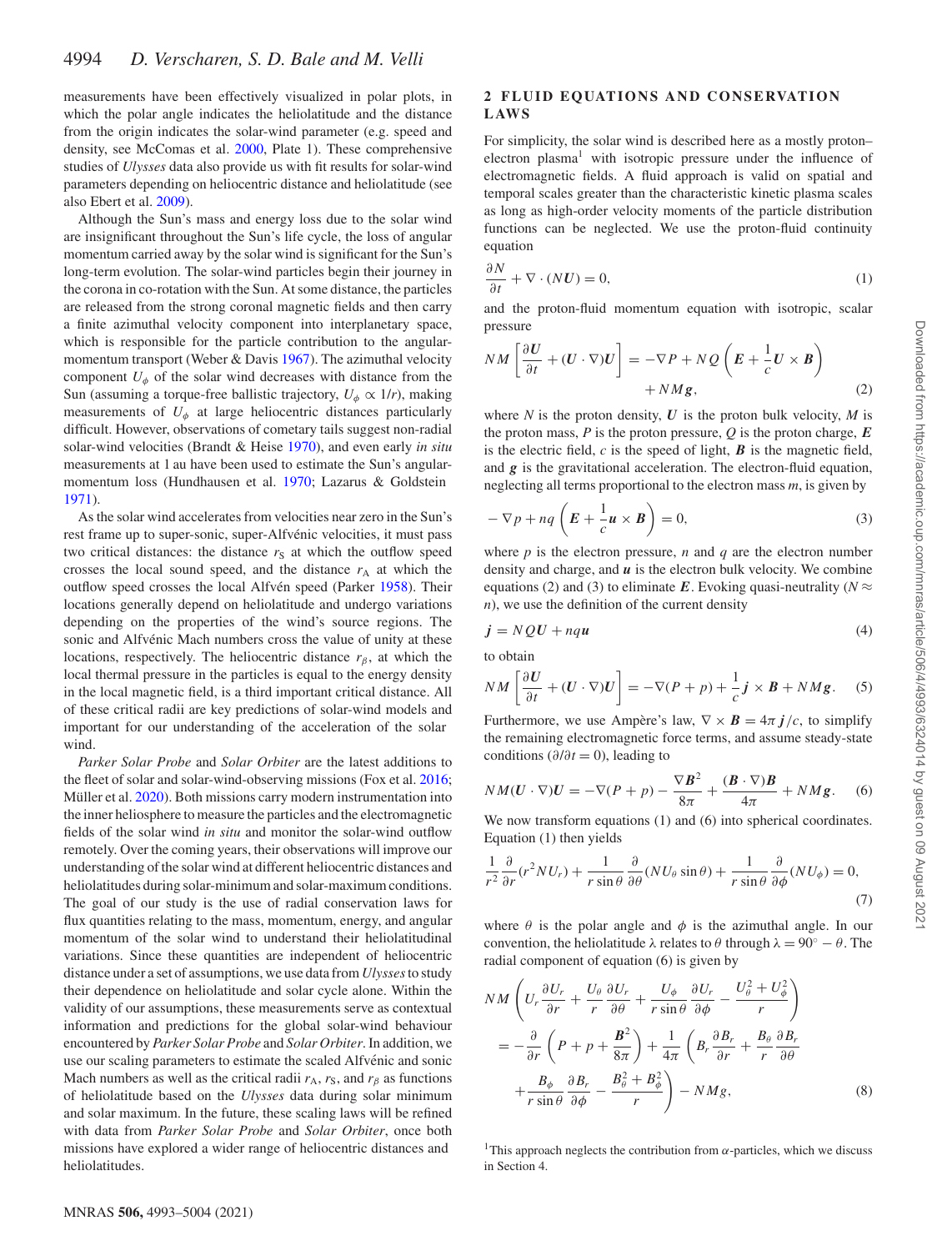#### its polar component by

$$
NM\left(U_r\frac{\partial U_\theta}{\partial r} + \frac{U_\theta}{r}\frac{\partial U_\theta}{\partial \theta} + \frac{U_\phi}{r\sin\theta}\frac{\partial U_\theta}{\partial \phi} + \frac{U_rU_\theta}{r} - \frac{U_\phi^2\cot\theta}{r}\right)
$$
  
= 
$$
-\frac{1}{r}\frac{\partial}{\partial \theta}\left(P + p + \frac{B^2}{8\pi}\right) + \frac{1}{4\pi}\left(B_r\frac{\partial B_\theta}{\partial r} + \frac{B_\theta}{r}\frac{\partial B_\theta}{\partial \theta} + \frac{B_\phi}{r\sin\theta}\frac{\partial B_\theta}{\partial \phi} + \frac{B_rB_\theta}{r} - \frac{B_\phi^2\cot\theta}{r}\right),
$$
(9)

and its azimuthal component by

$$
NM\left(U_r\frac{\partial U_{\phi}}{\partial r} + \frac{U_{\theta}}{r}\frac{\partial U_{\phi}}{\partial \theta} + \frac{U_{\phi}}{r\sin\theta}\frac{\partial U_{\phi}}{\partial \phi} + \frac{U_rU_{\phi}}{r} + \frac{U_{\phi}U_{\theta}\cot\theta}{r}\right)
$$
  
= 
$$
-\frac{1}{r\sin\theta}\frac{\partial}{\partial \phi}\left(P + p + \frac{B^2}{8\pi}\right) + \frac{1}{4\pi}\left(B_r\frac{\partial B_{\phi}}{\partial r} + \frac{B_{\theta}}{r}\frac{\partial B_{\phi}}{\partial \theta} + \frac{B_{\phi}}{r\sin\theta}\frac{\partial B_{\phi}}{\partial \phi} + \frac{B_rB_{\phi}}{r} + \frac{B_{\phi}B_{\theta}\cot\theta}{r}\right).
$$
(10)

We now assume azimuthal symmetry  $(\partial/\partial \phi = 0)$ . Although the observed solar wind exhibits a non-zero polar component  $U_\theta$  of the bulk velocity and a non-zero polar component  $B_\theta$  of the magnetic field at times, we assume that  $U_{\theta} = B_{\theta} = 0$  on average as in the Parker [\(1958\)](#page-11-4) model. The condition  $\nabla \cdot \mathbf{B} = 0$  under our assumptions reduces to

$$
\frac{\partial}{\partial r}(r^2 B_r) = 0. \tag{11}
$$

Likewise, continuity according to equation (7) simplifies to

$$
\frac{\partial \mathcal{F}_m}{\partial r} = 0,\tag{12}
$$

where

$$
\mathcal{F}_m = r^2 N M U_r \tag{13}
$$

is the radial mass flux per steradian. The momentum equations in equations (8) through (10) simplify to

$$
NM\left(U_r\frac{\partial U_r}{\partial r} - \frac{U_\phi^2}{r}\right) = -\frac{\partial}{\partial r}(P + p) - \frac{1}{r^2}\frac{\partial}{\partial r}\left(r^2\frac{B_\phi^2}{8\pi}\right)
$$

$$
-NMg,
$$
 (14)

$$
NMU_{\phi}^2 = \frac{1}{4\pi} B_{\phi}^2,\tag{15}
$$

and

$$
NM\left(U_r\frac{\partial U_\phi}{\partial r} + \frac{U_r U_\phi}{r}\right) = \frac{1}{4\pi} \left(B_r\frac{\partial B_\phi}{\partial r} + \frac{B_r B_\phi}{r}\right). \tag{16}
$$

By combining equation (12) with equations (14) and (15), we find momentum conservation in the form

$$
\frac{\partial \mathcal{F}_p}{\partial r} = -r^2 \frac{\partial}{\partial r} \left( P + p + \frac{B_\phi^2}{8\pi} \right) - NMGM_\odot, \tag{17}
$$

where

$$
\mathcal{F}_p = r^2 N M U_r^2 \tag{18}
$$

is the radial kinetic momentum flux per steradian, *G* is the gravitational constant, and  $M_{\odot}$  is the Sun's mass. The right-hand side of equation (17) is zero if the solar wind is 'coasting' without radial acceleration, which is a reasonable assumption for heliocentric distances greater than about 0.3 au, especially in fast wind (Marsch & Richter [1984\)](#page-10-12). Slow wind, however, still experiences some acceleration to distances  $\gtrsim$ 1 au (Schwenn et al. [1981\)](#page-11-8). Although this acceleration effect is small, we urge caution when extending our framework into the inner heliosphere. Even if the coasting approximation (i.e.  $\mathcal{F}_p$  = constant) is not fulfilled at the location of the measurement,  $\mathcal{F}_p$  describes the radial component of the particle momentum at this location; however, the scaling of this quantity to different radial distances requires the inclusion of the right-hand side of equation (17).

Under the same assumptions, we find that

$$
\frac{\partial}{\partial r} \left[ r^2 N M U_r \left( \frac{U^2}{2} + \frac{\gamma}{\gamma - 1} \frac{P + p}{NM} - \frac{GM_\odot}{r} \right) \right]
$$
\n
$$
= \frac{r}{4\pi} (U_\phi B_r - U_r B_\phi) \frac{\partial}{\partial r} (r B_\phi), \tag{19}
$$

where  $\gamma$  is the polytropic index (assumed to be equal for protons and electrons). In the derivation of equation (19), we use the polytopic assumption for both protons and electrons:

$$
P \propto N^{\gamma} \tag{20}
$$

and

$$
p \propto n^{\gamma}.
$$
 (21)

We note that equation (19) can be easily extended to account for different polytropic indices for protons and electrons. In order to simplify the right-hand side of equation (19), we evoke the frozenin condition of the magnetic field (Parker [1958\)](#page-11-4). In a frame that co-rotates with the Sun, the magnetic field lines are parallel to *U* (Weber & Davis [1967;](#page-11-6) Mestel [1968;](#page-10-13) Verscharen et al. [2015\)](#page-11-9). This condition leads to

$$
\frac{B_{\phi}}{B_r} = \frac{U_{\phi} - \Omega_{\odot}r\sin\theta}{U_r},\tag{22}
$$

where  $\Omega_{\odot}$  is the Sun's angular rotation frequency, which we assume to be constant for all  $\theta$ . From equation (22), we find the useful identity

$$
r(U_{\phi}B_r - U_rB_{\phi}) = r^2B_r\Omega_{\odot}\sin\theta = \text{constant},\tag{23}
$$

where the second equality follows from equation (11). This relationship allows us to simplify the right-hand side of equation (19) so that the energy-conservation law yields

$$
\frac{\partial \mathcal{F}_E}{\partial r} = 0,\tag{24}
$$

where

$$
\mathcal{F}_E = r^2 N M U_r \left( \frac{U^2}{2} + \frac{\gamma}{\gamma - 1} \frac{P + p}{NM} - \frac{GM_\odot}{r} - \frac{r B_r B_\phi}{4\pi N M U_r} \Omega_\odot \sin \theta \right)
$$
\n(25)

is the radial energy flux per steradian.

By combining equations (11) and (12) with equation (16), we furthermore identify angular-momentum conservation in the form

$$
\frac{\partial \mathcal{F}_L}{\partial r} = 0,\tag{26}
$$

where

$$
\mathcal{F}_L = r^3 N M U_r U_\phi - r^3 \frac{B_r B_\phi}{4\pi}.
$$
\n(27)

The quantities  $\mathcal{F}_m$ ,  $\mathcal{F}_p$  (within the coasting approximation),  $\mathcal{F}_E$ , and  $\mathcal{F}_L$  are constant with heliocentric distance. We note that, albeit useful for the description of averaged and global-scale variations, this model ignores any variations due to asymmetries, stream interactions, and natural fluctuations (for a further discussion of these effects, see Section 4).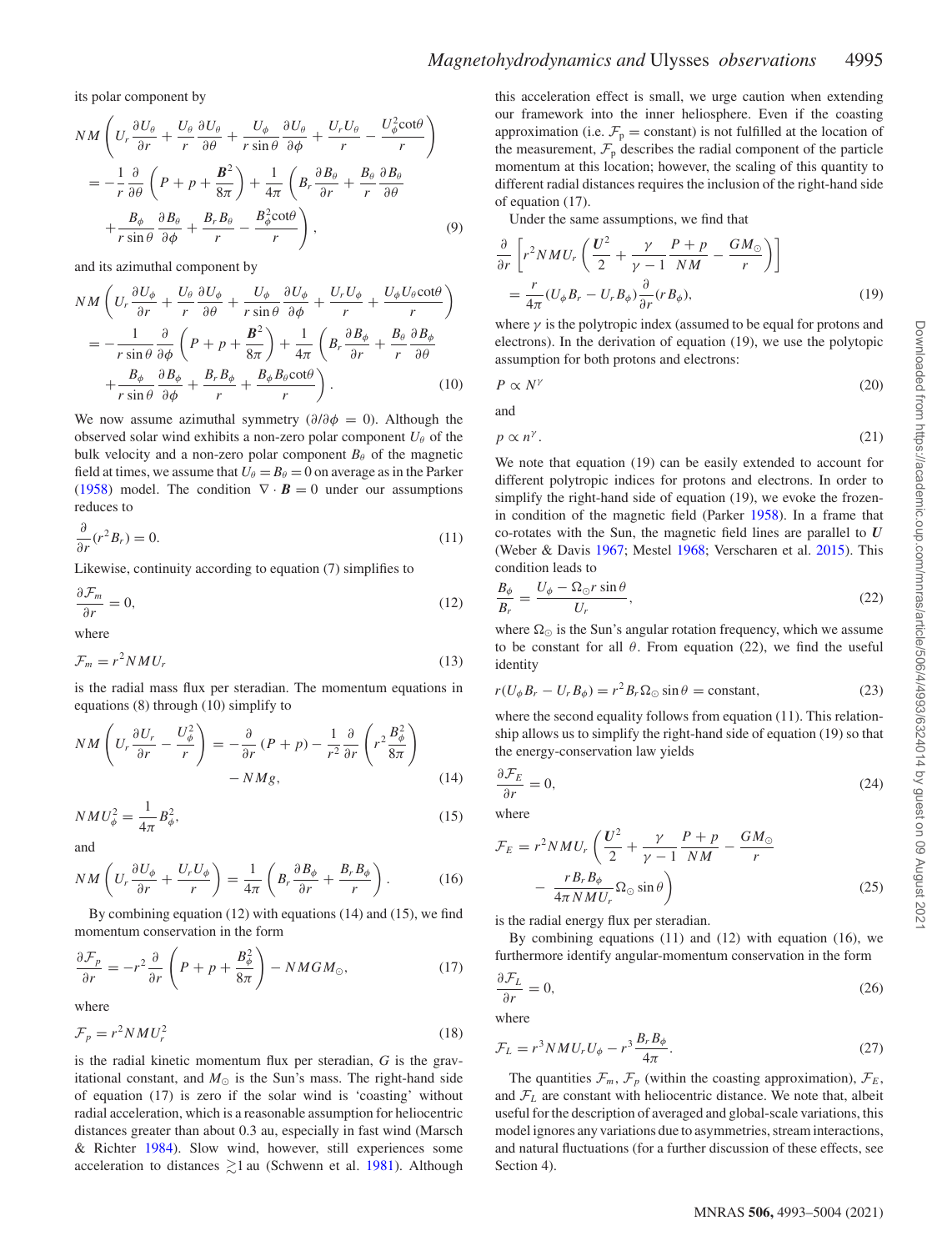<span id="page-3-1"></span>

| Table 1. Summary of our measurement results. We show the mean values, minimum values, and maximum values of the quantities illustrated in Figs 1 through |  |  |
|----------------------------------------------------------------------------------------------------------------------------------------------------------|--|--|
| 9 for the three fast latitudinal scans (FLSs). The given error bars of the mean values represent the calculated standard errors of the mean.             |  |  |

| Quantity                                                                                                             | FLS1 (solar minimum) |       |        | FLS2 (solar maximum) |       |        | FLS3 (solar minimum) |       |       |
|----------------------------------------------------------------------------------------------------------------------|----------------------|-------|--------|----------------------|-------|--------|----------------------|-------|-------|
|                                                                                                                      | Mean                 | Min   | Max    | Mean                 | Min   | Max    | Mean                 | Min   | Max   |
| $\mathcal{F}_m$ (10 <sup>-16</sup> au <sup>2</sup> g cm <sup>-2</sup> s <sup>-1</sup> sr <sup>-1</sup> )             | $3.549 + 0.069$      | 1.75  | 11.06  | $4.486 + 0.169$      | 0.680 | 21.30  | $2.682 \pm 0.082$    | 0.958 | 15.44 |
| $\mathcal{F}_p(10^{-8} \text{ au}^2 \text{ g cm}^{-1} \text{ s}^{-2} \text{ sr}^{-1})$                               | $2.426 \pm 0.029$    | 0.739 | 4.04   | $2.075 \pm 0.076$    | 0.349 | 9.81   | $1.705 \pm 0.038$    | 0.542 | 7.97  |
| $\mathcal{F}_E$ (au <sup>2</sup> g s <sup>-3</sup> sr <sup>-1</sup> )                                                | $0.913 + 0.015$      | 0.166 | 1.35   | $0.554 \pm 0.025$    | 0.076 | 2.64   | $0.601 \pm 0.014$    | 0.097 | 2.25  |
| $\mathcal{F}_L$ (10 <sup>-9</sup> au <sup>3</sup> g cm <sup>-1</sup> s <sup>-2</sup> sr <sup>-1</sup> ) <sup>*</sup> | $1.162 \pm 0.037$    | 0.060 | 1.94   | $0.715 + 0.074$      | 0.001 | 3.58   | $0.765 \pm 0.026$    | 0.018 | 1.38  |
| $M_A$                                                                                                                | $18.892 \pm 1.426$   | 7.23  | 343.43 | $21.339 \pm 1.597$   | 4.21  | 200.44 | $22.300 + 0.541$     | 6.54  | 99.00 |
| $r_{\rm A}$ (R <sub><math>\odot</math></sub> )                                                                       | $12.080 \pm 0.236$   | 0.128 | 26.00  | $12.766 + 0.522$     | 0.008 | 47.15  | $9.504 \pm 0.221$    | 0.289 | 28.31 |
| $\tilde{M}_{\rm S}$                                                                                                  | $11.409 \pm 0.057$   | 7.87  | 16.93  | $11.594 + 0.148$     | 7.04  | 18.72  | $12.079 + 0.079$     | 7.69  | 17.96 |
| $r_S(R_{\odot})$                                                                                                     | $0.309 \pm 0.004$    | 0.104 | 0.819  | $0.346 \pm 0.012$    | 0.079 | 1.11   | $0.273 + 0.006$      | 0.088 | 0.871 |
| $r_\beta$ (au) <sup>†</sup>                                                                                          | $0.552 \pm 0.028$    | 0.011 | 3.18   | $0.658 \pm 0.052$    | 0.000 | 4.07   | $0.488 \pm 0.048$    | 0.036 | 6.69  |

*Note.* \*The statistics for  $\mathcal{F}_L$  only include those times when  $\mathcal{F}_L > 0$ . <sup>†</sup>The statistics for  $r_\beta$  only include those times when  $r_\beta > 0$ .

#### **3 DATA ANALYSIS**

We use 30-h averages of the proton and magnetic-field data recorded by *Ulysses* during its three polar orbits. We choose an average interval of 30 h to sample over time-scales that are greater than the typical correlation time of the ubiquitous solar-wind fluctuations (typically of order a few hours; Matthaeus & Goldstein [1982;](#page-10-14) Bruno & Dobrowolny [1986;](#page-10-15) Tu & Marsch [1995;](#page-11-10) D'Amicis et al. [2010;](#page-10-16) Bruno & Carbone [2013\)](#page-10-17). At the same time, this averaging interval is short enough to avoid significant variations in *Ulysses'* heliolatitude during the recording of each data point in our averaged data set. The proton measurements were recorded by the Solar Wind Observations Over the Poles of the Sun (SWOOPS) instrument (Bame et al. [1992\)](#page-10-18). The magnetic-field measurements were recorded by the Magnetic Field experiment (Balogh et al. [1992\)](#page-10-19). In order to visualize the differences between solar minimum and solar maximum conditions, we only use data from *Ulysses'* three fast heliolatitude scans. The first scan occurred during solar minimum, the second scan occurred during solar maximum, and the third scan occurred during the following (deep) solar minimum (McComas et al. [2008\)](#page-10-20). We select data from DOY 256 in 1994 until DOY 213 in 1995 (known as Fast Latitude Scan 1, FLS1) and data from DOY 38 in 2007 until DOY 13 in 2008 (known as Fast Latitude Scan 3, FLS3), and label these data as 'solar minimum'. We select data from DOY 329 in 2000 until DOY 285 in 2001 (known as Fast Latitude Scan 2, FLS2) and label these data as 'solar maximum'. During these time intervals, *Ulysses'* eccentric orbit brought the spacecraft to heliocentric distances between 1.34 au at the perihelia and 2.37 au at the furthest polar pass. We summarise our results in Table [1.](#page-3-1)

#### **3.1 Mass, momentum, energy, and angular-momentum flux**

In Fig. [1,](#page-3-0) we show a polar plot of the radial mass flux per steradian  $\mathcal{F}_m$  based on the *Ulysses* measurements. The polar angle in this diagram and in the following diagrams illustrates the heliolatitude at which the measurement was taken. The red lines indicate the heliolatitudes of  $\pm 20^\circ$ , which McComas et al. [\(2000\)](#page-10-6) identify as the separation between slow equatorial streamer-belt wind and fast polar coronal-hole wind during solar minimum. The red circle indicates a constant value of  $\mathcal{F}_m = 3.5 \times 10^{-16}$  au<sup>2</sup> g cm<sup>-2</sup> s<sup>-1</sup> sr<sup>-1</sup> and is meant as a help to guide the eye. During solar minimum,  $\mathcal{F}_m$ varies between about  $1 \times 10^{-16}$  and  $15 \times 10^{-16}$  au<sup>2</sup> g cm<sup>-2</sup> s<sup>-1</sup> sr<sup>-1</sup> in the equatorial region, while it is steadier over the polar regions beyond  $\pm 20^\circ$  at a value of about  $3.5 \times 10^{-16}$  au<sup>2</sup> g cm<sup>-2</sup> s<sup>-1</sup> sr<sup>-1</sup> during FLS1. The polar mass flux is lower at a value of about 2*.*2 × <sup>10</sup>−<sup>16</sup> au<sup>2</sup> g cm−<sup>2</sup> <sup>s</sup>−<sup>1</sup> sr−<sup>1</sup> during FLS3. During solar maximum, <sup>F</sup>*<sup>m</sup>*

<span id="page-3-0"></span>

**Figure 1.** Polar plot of the radial mass flux per steradian  $\mathcal{F}_m$ . The polar angle represents the heliolatitude *λ* at which *Ulysses* recorded the measurement. The distance from the centre of the plot describes the local value of  $\mathcal{F}_m$ . The red lines indicate  $\lambda = \pm 20^\circ$ . The red circle has a radius of  $3.5 \times 10^{-16}$  au<sup>2</sup> g cm<sup>-2</sup> s<sup>-1</sup> sr<sup>-1</sup>. The left half of the figure shows conditions during solar minimum from FLS1 (blue) and FLS3 (green), and the right half of the figure shows conditions during solar maximum from FLS2 (blue).

exhibits large variations consistent with the larger variability of the solar-wind source regions. The maximum value during solar maximum is about  $2.1 \times 10^{-15}$  au<sup>2</sup> g cm<sup>-2</sup> s<sup>-1</sup> sr<sup>-1</sup>, which is almost by a factor of 10 greater than the average value over polar regions during solar minimum. The clear separation between equatorial and polar wind vanishes during solar maximum.

We show the polar plot of the radial particle momentum flux per steradian  $\mathcal{F}_p$  in Fig. [2](#page-4-0) for solar-minimum and solar-maximum conditions. During solar minimum,  $\mathcal{F}_p$  presents variations between about  $0.5 \times 10^{-8}$  and  $8 \times 10^{-8}$  au<sup>2</sup> g cm<sup>-1</sup> s<sup>-2</sup> sr<sup>-1</sup> at equatorial heliolatitudes below  $\pm 20^\circ$ . Outside the equatorial region,  $\mathcal{F}_p$  is almost independent of heliolatitude at a value of approximately  $2.5 \times 10^{-8}$  au<sup>2</sup> g cm<sup>-1</sup> s<sup>-2</sup> sr<sup>-1</sup> during FLS1 and at a value of approximately  $1.7 \times 10^{-8}$  au<sup>2</sup> g cm<sup>-1</sup> s<sup>-2</sup> sr<sup>-1</sup> during FLS3. Like in the case of  $\mathcal{F}_m$ , also  $\mathcal{F}_p$  shows a strong variation during solar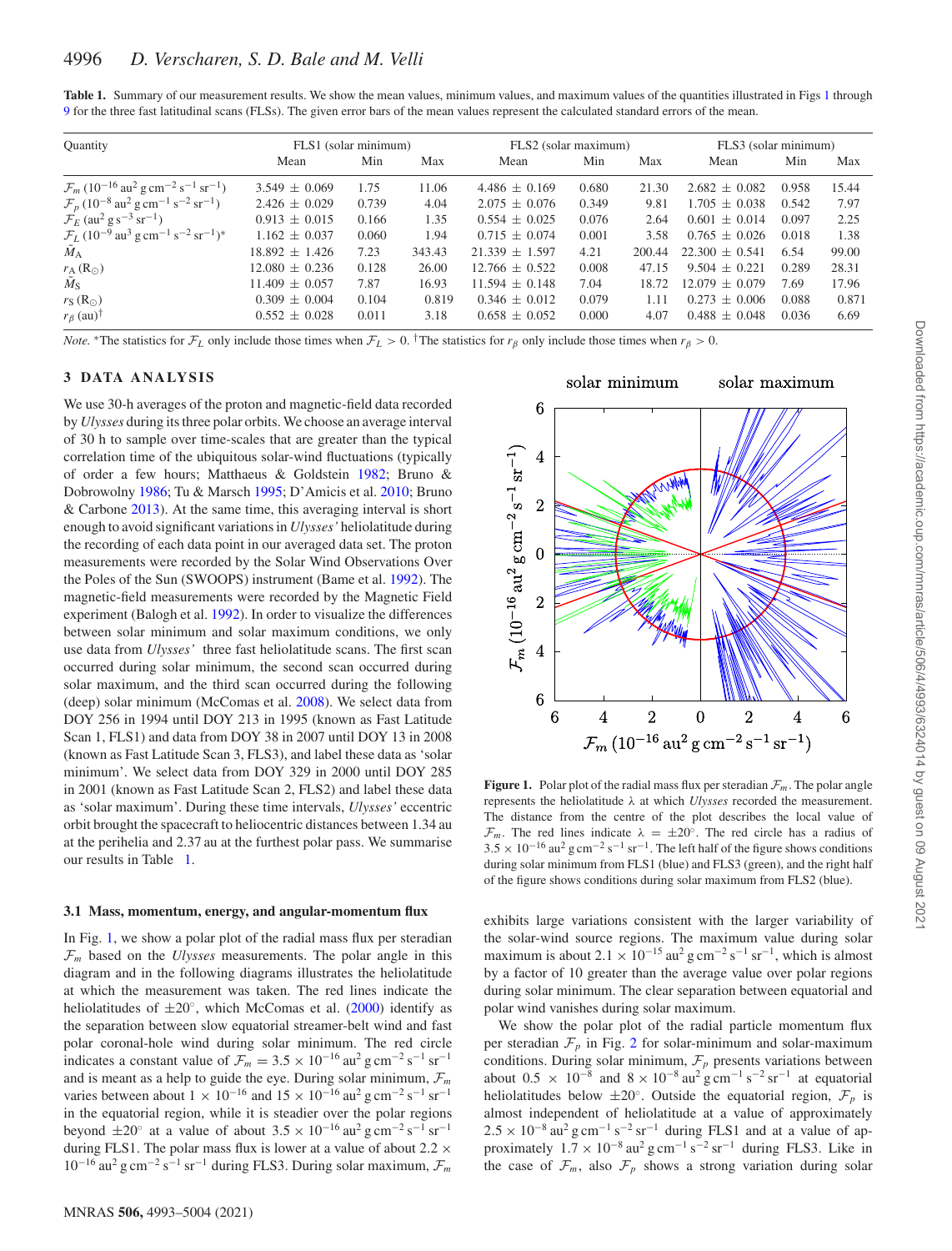<span id="page-4-0"></span>

**Figure 2.** Polar plot of the radial particle momentum flux per steradian  $\mathcal{F}_p$ during solar minimum (left half, FLS1 in blue, FLS3 in green) and solar maximum (right half, FLS2). The format of this plot is the same as in Fig. [1.](#page-3-0) The red circle has a radius of  $2.5 \times 10^{-8}$  au<sup>2</sup> g cm<sup>-1</sup> s<sup>-2</sup> sr<sup>-1</sup>.

<span id="page-4-1"></span>

**Figure 3.** Polar plot of the radial energy flux per steradian  $\mathcal{F}_E$  during solar minimum (left half, FLS1 in blue, FLS3 in green) and solar maximum (right half, FLS2). We use  $\gamma = 5/3$  and assume that  $p = P$ . The format of this plot is the same as in Fig. [1.](#page-3-0) The red circle has a radius of  $1 \text{ au}^2 \text{ g s}^{-3} \text{ sr}^{-1}$ .

maximum between values from less than  $3 \times 10^{-9}$  to almost  $10^{-7}$  au<sup>2</sup> g cm<sup>-1</sup> s<sup>-2</sup> sr<sup>-1</sup> at times. At equatorial heliolatitudes, the average  $\mathcal{F}_p$  does not differ much between solar minimum and solar maximum, although its variability is greater during solar maximum.

Fig. [3](#page-4-1) shows our polar plot of the radial energy flux per steradian  $\mathcal{F}_E$ . During solar minimum,  $\mathcal{F}_E$  exhibits a significant difference

<span id="page-4-2"></span>

Figure 4. Polar plot of the radial angular-momentum flux per steradian  $\mathcal{F}_L$  during solar minimum (left half, FLS1 in blue, FLS3 in green) and solar maximum (right half, FLS2). We only plot  $\mathcal{F}_L$  if  $\mathcal{F}_L > 0$ . The format of this plot is the same as in Fig. [1.](#page-3-0) The red circle has a radius of  $1.5 \times$  $10^{-9}$  au<sup>3</sup> g cm<sup>-1</sup> s<sup>-2</sup> sr<sup>-1</sup>.

between equatorial and polar regions. Near the equator between *λ*  $= \pm 20^\circ$ , we observe  $\mathcal{F}_E$  between about 0.1 and 2.2 au<sup>2</sup> g s<sup>-3</sup> sr<sup>-1</sup>. Outside the equatorial heliolatitudes, we observe an average value of about  $1 \text{ au}^2$  g s<sup>-3</sup> sr<sup>-1</sup> during FLS1 and about 0.7 au<sup>2</sup> g s<sup>-3</sup> sr<sup>-1</sup> during FLS3, independent of *λ*. During solar maximum, F*<sup>E</sup>* expectedly shows a larger variability between values from below 0.1 to above 2.6 au<sup>2</sup> g s<sup>-3</sup> sr<sup>-1</sup>. At the location of the measurement,  $\mathcal{F}_E$  is dominated by the kinetic-energy contribution of the protons.

We show the polar plot of the radial angular-momentum flux per steradian F*<sup>L</sup>* in Fig. [4.](#page-4-2) Due to pointing uncertainties in the *Ulysses* data set (for details, see Section 4), the measurement of  $U_{\phi}$  is prone to a much larger uncertainty than the measurement of  $U_r$ . We therefore only plot  $\mathcal{F}_L$  when  $\mathcal{F}_L > 0$ . Due to the data gaps when  $\mathcal{F}_L < 0$ , it is impossible to define a meaningful average value for  $\mathcal{F}_L > 0$ at Northern heliolatitudes above the equatorial plane during FLS1 and at Southern heliolatitudes below the equatorial plane during FLS3. Even the equatorial values need to be treated with caution. During solar minimum, we find that  $\mathcal{F}_L$  is approximately 1.2  $\times$  $10^{-9}$  au<sup>3</sup> g cm<sup>-1</sup> s<sup>-2</sup> sr<sup>-1</sup> in the Southern polar region (FLS1) and approximately  $0.8 \times 10^{-9}$  au<sup>3</sup> g cm<sup>-1</sup> s<sup>-2</sup> sr<sup>-1</sup> in the Northern polar region (FLS3). During solar maximum, its value varies between 6 × 10<sup>−13</sup> au<sup>3</sup> g cm<sup>−1</sup> s<sup>−2</sup> sr<sup>−1</sup> and about 3.6 × 10<sup>−9</sup> au<sup>3</sup> g cm<sup>−1</sup> s<sup>−2</sup> sr<sup>−1</sup>. However, we re-iterate that these values need to be treated with caution based on the pointing uncertainty of the spacecraft.

#### 3.2 Alfvénic Mach number and the Alfvén radius

In this section, we derive the value of the Alfvénic Mach number scaled to a heliocentric distance of 1 au and the location of the Alfvén radius as functions of heliolatitude. For this calculation, we require a scaling law for the magnetic field *B*. Throughout this work, we use the tilde symbol to indicate a quantity that has been scaled to its value at a heliocentric distance of 1 au. Using assumptions consistent with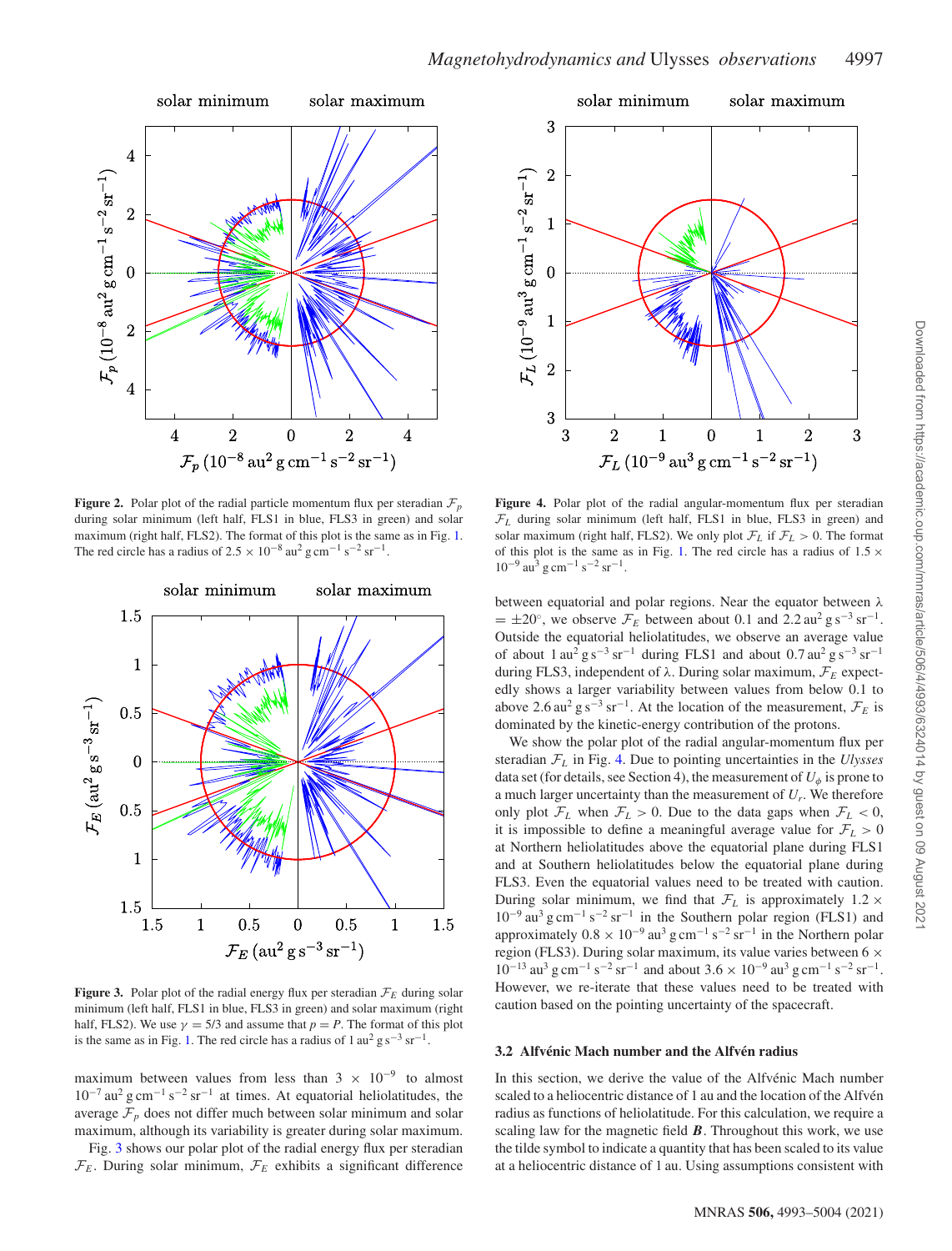ours, Parker [\(1958\)](#page-11-4) provides expressions for the averaged globalscale heliospheric magnetic field as

$$
B_r(r) = B_r(r_0) \left(\frac{r_0}{r}\right)^2,\tag{28}
$$

$$
B_{\theta} = 0,\t\t(29)
$$

and

$$
B_{\phi}(r) = B_r(r) \frac{\Omega_{\odot} \sin \theta}{U_r} (b - r), \tag{30}
$$

where  $r_0$  is any arbitrary reference distance from the Sun and  $b$ is the effective source-surface radius. In order to scale the measured magnetic field from the *Ulysses* data set to its value at 1 au, we assume that the averaged heliospheric magnetic field follows, to first order, the Parker magnetic field. Since  $b \ll r$ , we approximate equation (30) as

$$
B_{\phi}(r) \approx B_{\phi}(r_0) \left(\frac{r_0}{r}\right). \tag{31}
$$

Using equations (28) and (31), we approximate the magnitude of the scaled magnetic field at a heliocentric distance of 1 au as

$$
\tilde{B} = \left(\frac{r}{1 \text{ au}}\right) \sqrt{\left(\frac{r}{1 \text{ au}}\right)^2 B_r^2 + B_\phi^2},\tag{32}
$$

where  $B_r$  and  $B_\phi$  are the measured magnetic-field components at the heliocentric distance  $r$ , and  $r$  is the heliocentric distance of the measurement location. Assuming that the proton bulk velocity remains independent of *r* for  $r \ge 1$  au, equation (12) suggests that  $N \propto r^{-2}$ , allowing us to define the scaled proton density at a heliocentric distance of 1 au as

$$
\tilde{N} = N \left(\frac{r}{1 \text{ au}}\right)^2.
$$
\n(33)

Using equations  $(32)$  and  $(33)$ , we define the scaled Alfvén speed at a heliocentric distance of 1 au as

$$
\tilde{v}_{A} = \frac{\tilde{B}}{\sqrt{4\pi \tilde{N}M}}.
$$
\n(34)

Likewise, we define the scaled Alfvénic Mach number at a heliocentric distance of 1 au as

$$
\tilde{M}_{A} = \frac{U_r}{\tilde{v}_A},\tag{35}
$$

again relying on the assumption that  $U_r$  is independent of  $r$  for  $r \gtrsim 1$  au.

We show our polar plot of the scaled Alfvénic Mach number  $\tilde{M}_A$  in Fig. [5.](#page-5-0) The scaled solar wind at 1 au is super-sonic ( $\tilde{M}_A$ ) 1) at all heliolatitudes and both during solar minimum and solar maximum. During solar minimum,  $\tilde{M}_A$  exhibits more variation at equatorial heliolatitudes with values between 7 and 343. Outside the equatorial region, the solar-minimum value of  $\tilde{M}_A$  varies between 12 and 30 during FLS1 and between 13 and 57 during FLS3. On average,  $\tilde{M}_A$  is greater during FLS3 than during FLS1. We observe a slight increase of  $\tilde{M}_A$  with increasing  $|\lambda|$  even above  $\pm 20^\circ$ . During solar maximum,  $\tilde{M}_A$  exhibits a large variability between values from about 4 to extreme cases with values over 200 at times. During solar maximum, the maxima and the variations in  $\tilde{M}_A$  are greater in polar regions than near the equator.

The Alfvén radius  $r_A$  is generally defined as the heliocentric distance *r*, at which the radial proton bulk velocity fulfills

$$
U_r = v_A(r),\tag{36}
$$

where  $v_A(r)$  is the local Alfvén speed. Our scaling assumptions require that  $b \ll r$  and that  $U_r$  is constant with distance from the

<span id="page-5-0"></span>

**Figure 5.** Polar plot of the scaled Alfvénic Mach number  $\tilde{M}_A$  at  $r = 1$  au during solar minimum (left half, FLS1 in blue, FLS3 in green) and solar maximum (right half, FLS2). The format of this plot is the same as in Fig. [1.](#page-3-0) The red circle has a radius of 20.

Sun as in the original Parker [\(1958\)](#page-11-4) model for the interplanetary magnetic field. We now extend the assumption that  $\partial U_r/\partial r = 0$  to all distances  $r \gtrsim r_A$ . We recognize that this assumption is sometimes violated. It allows us, however, to set a reasonable upper limit on  $U_r$  as a function of *r*. As long as the actual  $U_r(r_A)$  is less than the measured  $U_r$  at distance  $r$  and  $v_A$  is a monotonic function of  $r$ , the extension of our scaling relations in equations (32) and (33) to  $r =$  $r_A$  provides us then with a lower-limit estimate for the Alfvén radius. Using the condition in equation (36), we find

$$
r_{A} = r \sqrt{\frac{B_r^2}{4\pi N M U_r^2 - B_\phi^2}},
$$
\n(37)

where  $B_r$ ,  $B_\phi$ , N, and  $U_r$  are the measured quantities at heliocentric distance *r*. We show the polar plot of the estimated Alfvén radius  $r_A$  according to equation (37) in Fig. [6.](#page-6-0) During solar minimum, *r*<sup>A</sup> exhibits more variation in the equatorial region compared to the polar region. Within heliolatitudes of  $\pm 20^\circ$  of the equator,  $r_A$ varies between about 0.1 and 28  $R_{\odot}$ . Polewards from this equatorial region, we find  $r_A$  between about 7 and 16 R<sub>o</sub> with a mean of approximately  $12 R_{\odot}$  during FLS1. During FLS3,  $r_A$  is on average smaller in the polar regions with a mean value of approximately 10 R<sub> $\odot$ </sub>. As expected, the value of  $r_A$  exhibits more variability during solar maximum between values from less than 0.01 to  $47 R_{\odot}$  in extreme cases. We note that values of  $r_A < 1 R_{\odot}$  are unphysical as these would lie within the sphere of the Sun.

#### **3.3 Sonic Mach number, the sonic radius, and the** *β* **= 1 radius**

In this section, we derive the value of the sonic Mach number scaled to a heliocentric distance of 1 au, the location of the sonic radius, and the location of the  $\beta = 1$  radius as functions of heliolatitude. For this calculation, we require a scaling law for the proton temperature *T*. Fits to the proton temperature profiles observed by *Ulysses* during its first polar orbit reveal a temperature dependence on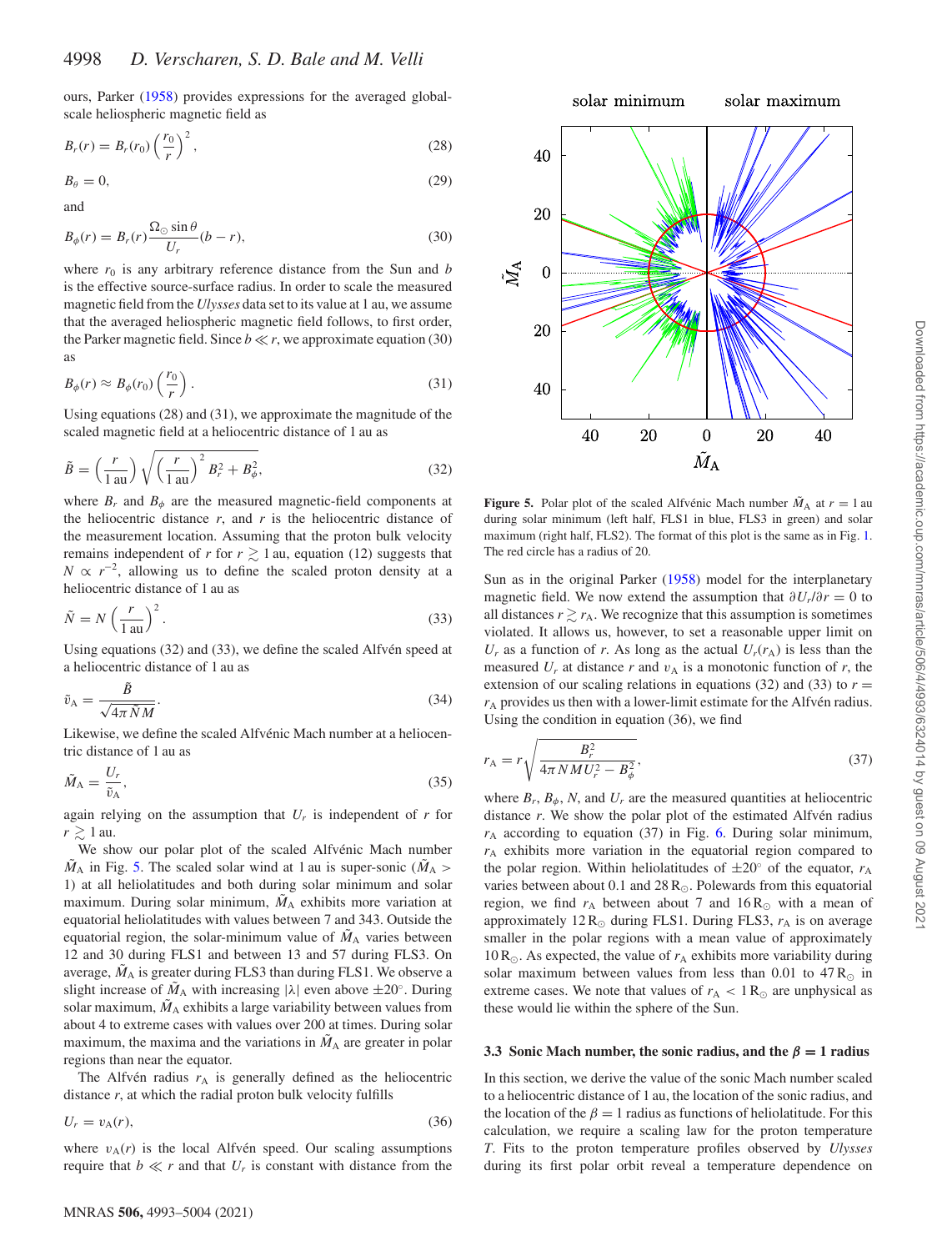<span id="page-6-0"></span>

<span id="page-6-1"></span>

**Figure 6.** Polar plot of the estimated Alfvén radius  $r_A$  based on the scaled magnetic field and proton density during solar minimum (left half, FLS1 in blue, FLS3 in green) and solar maximum (right half, FLS2). The values of  $r_A$  give lower estimates for the Alfvén radius. We only plot  $r_A$  if  $r_A > 0$ . The format of this plot is the same as in Fig. [1.](#page-3-0) The red circle has a radius of  $12 R_{\odot}$ .

[heliocentric distance and heliolatitude of the form \(McComas et al.](#page-10-6) 2000)

$$
T = \left[2.58 \times 10^5 \text{ K} + (223 \text{ K}) \left(\frac{\lambda}{1^{\circ}}\right)\right] \left(\frac{r}{1 \text{ au}}\right)^{-1.02} \tag{38}
$$

at high heliolatitudes ( $|\lambda| \geq 36^\circ$ ). The temperature distribution at equatorial heliolatitudes during solar minimum and, in general, during solar maximum is more complex (McComas et al. [2002\)](#page-10-21). Nevertheless, we apply the power-law scaling in equation (38) to approximately scale *T* at the location of measurement back to its value at 1 au as

$$
\tilde{T} = T \left(\frac{r}{1 \text{ au}}\right)^{1.02}.\tag{39}
$$

The *Ulysses* data set provides us with proton temperature measurements achieved in two different ways: one data product corresponds to the integrated second velocity moment of the 3D velocity distribution function. The other data product corresponds to the sum of the second-order moments of 1D energy spectra, avoiding any channels above the proton peak to avoid contamination by *α*particles. These one-dimensional spectra are calculated as the sum of the measurements over all angles at each fixed energy. Unless the solar-wind temperature *T* assumes extreme values, the integrated second velocity moment of the 3D velocity distribution function is expected to provide an upper limit on *T*. In these cases, the sum of the second-order moments of the 1D energy spectra is expected to provide a lower limit on *T*. We use the arithmetic mean of the time averages of both data products as our value of *T*.

We define the scaled sound speed at a heliocentric distance of 1 au

as  

$$
\tilde{c}_{\rm S} = \sqrt{\frac{\gamma k_{\rm B} \tilde{T}}{M}},\tag{40}
$$

**Figure 7.** Polar plot of the scaled sonic Mach number  $\tilde{M}_S$  at  $r = 1$  au during solar minimum (left half, FLS1 in blue, FLS3 in green) and solar maximum (right half, FLS2). The format of this plot is the same as in Fig. [1.](#page-3-0) The red circle has a radius of 11.

where  $k_B$  is the Boltzmann constant. For the sake of simplicity, we set  $\gamma = 5/3$ . This definition allows us to introduce the scaled sonic Mach number at a heliocentric distance of 1 au as

$$
\tilde{M}_{\rm S} = \frac{U_r}{\tilde{c}_{\rm S}}\tag{41}
$$

under the assumption that  $\partial U_r/\partial r = 0$  at distances  $r \gtrsim 1$  au. Fig. [7](#page-6-1) displays the polar plot of the scaled sonic Mach number  $\tilde{M}_S$ . The value of  $\tilde{M}_S$  shows the least relative variability compared to the other quantities shown in this work throughout the three polar passes that we study. During solar minimum,  $\tilde{M}_{S}$  varies between 8 and 18. At  $|\lambda| > 20^\circ$ ,  $\tilde{M}_S$  is approximately constant at a value of 11 during FLS1 and at a value of 12 during FLS3. During solar maximum,  $\tilde{M}_S$  exhibits moderate variations with values between approximately 7 and 19. The difference between equatorial and polar wind is less pronounced during solar maximum.

Assuming an average radial scaling of *T* at heliocentric distances *<* 1 au in addition to the scaling in equation (39), which is valid at heliocentric distances *>*1 au, allows us to estimate the value of the sonic radius  $r<sub>S</sub>$  based on the *Ulysses* measurements depending on heliographic latitude in cases when  $r<sub>S</sub> < 1$  au. The sonic radius is defined as the heliocentric distance  $r$ , at which the radial proton bulk velocity fulfills

$$
U_r = c_S(r),\tag{42}
$$

where  $c_S(r)$  is the local sound speed. Like in the case of the Alfven radius, we apply our assumption that  $\partial U_r / \partial r = 0$  to all distances  $r \gtrsim$  $r<sub>S</sub>$ , an assumption that is prone to the same caveats as in the case of *r*A. Fits to radial profiles of *T* measured by *Helios* in fast solar wind reveal (Hellinger et al. [2011\)](#page-10-22)

$$
T(r) = 2.5 \times 10^5 \,\mathrm{K} \left(\frac{r}{1 \,\mathrm{au}}\right)^{-0.74}.\tag{43}
$$

Like in the case of our *Ulysses* measurements, the *Helios* proton temperature profiles also depend on the solar-wind speed (Marsch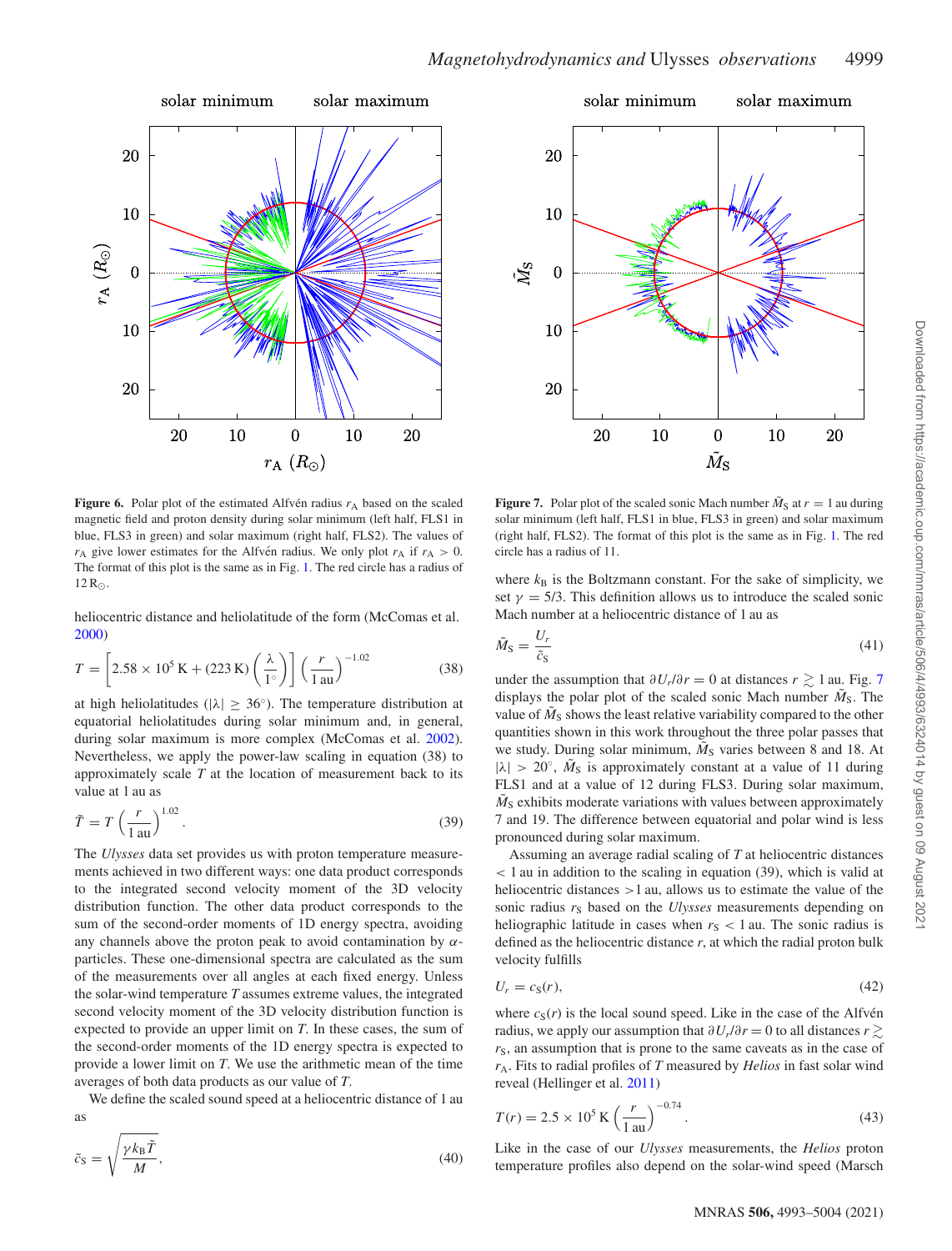<span id="page-7-1"></span>

**Figure 8.** Polar plot of the estimated sonic radius  $r_S$  based on the scaled proton temperature during solar minimum (left half, FLS1 in blue, FLS3 in green) and solar maximum (right half, FLS2). The values of  $r<sub>S</sub>$  give lower estimates for the sonic radius. We only plot  $r_S$  if  $r_S > 0$ . The format of this plot is the same as in Fig. [1.](#page-3-0) The red circle has a radius of  $0.3 \text{ R}_{\odot}$ .

et al. [1982b\)](#page-10-23). The power index for the scaling of the perpendicular proton temperature varies from  $-1.17$  in fast wind to  $-0.9$  in slow wind, and the power index for the scaling of the parallel proton temperature varies from  $-0.69$  in fast wind to  $-1.03$  in slow wind. We combine the scaling in equation (39) with the scaling

$$
T = \tilde{T} \left(\frac{r}{1 \text{ au}}\right)^{-0.74} \tag{44}
$$

according to equation (43) to estimate the *r*-dependence of the proton temperature from the location of the *Ulysses* measurement to the heliocentric distance  $r<sub>S</sub>$ . We acknowledge that the assumption of a single power index neglects the differences in the temperature profiles between fast and slow wind and should be seen as an average estimate.

The procedure for the calculation of  $r<sub>S</sub>$  is as follows. We first calculate  $\tilde{T}$  according to equation (39). Then we apply the scaling in equation (44) to achieve an *r*-dependent value of  $T(r)$  in the inner heliosphere. Based on this value, we calculate  $c_S(r)$  and evaluate the distance at which equation (42) is fulfilled. This leads to

$$
r_{\rm S} = (1 \text{ au}) \tilde{M}_{\rm S}^{-2.70}.
$$
 (45)

As for our estimate of  $r_A$ , equation (45) gives a lower limit on the sonic radius due to our assumption that  $\partial U_r/\partial r = 0$  at  $r \ge r_S$ . We show the polar plot of the estimated sonic radius  $r<sub>S</sub>$  according to equation (45) in Fig. [8.](#page-7-1) Overall, we observe an increase of  $r<sub>S</sub>$ with increasing |*λ*| both during solar minimum and solar maximum. During solar minimum,  $r<sub>S</sub>$  varies between values of about 0.09 and  $0.9 R_{\odot}$  at equatorial heliolatitudes. At polar heliolatitudes,  $r_S$  $\approx 0.3 \text{ R}$  during both FLS1 and FLS3, although the average  $r_s$  is slightly smaller during FLS3. During solar maximum, the value of  $r<sub>S</sub>$  varies between about 0.08 and 1.1 R<sub>o</sub>. We discuss in Section 4 that our assumptions in the derivation of equation (45) are strongly violated at these distances, casting doubt on the reliability of our

<span id="page-7-0"></span>

**Figure 9.** Polar plot of the estimated  $\beta = 1$  radius  $r_\beta$  based on the scaled moment profiles during solar minimum (left half, FLS1 in blue, FLS3 in green) and solar maximum (right half, FLS2). We only plot  $r_\beta$  if  $r_\beta > 0$ . The format of this plot is the same as in Fig. [1.](#page-3-0) The red circle has a radius of 0*.*5 au.

estimate of  $r_S$ . In addition, numerical values of  $r_S < 1 \, \text{R}_{\odot}$ , like for the case of  $r_A$ , are clearly unphysical as they lie within the sphere of the Sun.

Lastly, we estimate the radius  $r_\beta$  at which  $\beta = 1$ , where

$$
\beta = \frac{8\pi N k_{\rm B}T}{B^2} \tag{46}
$$

is the ratio between the thermal pressure of the protons and the magnetic energy density. Since  $r<sub>\beta</sub>$  can be greater than or less than 1 au, we must account for the different *T*-scalings according to equations (39) and (44) in the outer and inner heliosphere. The radius *r<sup>β</sup>* then fulfils the conditions

$$
B_r^2 + \left(\frac{r_\beta}{r}\right)^2 B_\phi^2 - 8\pi N k_\text{B} T \left(\frac{r_\beta}{r}\right)^{0.98} = 0 \tag{47}
$$

if  $r_\beta > 1$  au and

$$
B_r^2 + \left(\frac{r_\beta}{r}\right)^2 B_\phi^2 - 8\pi N k_\text{B} T \left(\frac{r_\beta}{r}\right)^{1.26} \left(\frac{r}{1 \text{ au}}\right)^{0.28} = 0 \tag{48}
$$

if  $r<sub>\beta</sub>$  < 1 au. We solve this set of conditional equations (47) and (48) numerically for  $r<sub>\beta</sub>$  through a Newton-secant method. We ignore all cases in which the solution leads to  $r<sub>\beta</sub> < 0$ . We show the polar plot of the estimated  $\beta = 1$  radius  $r_\beta$  according to equations (47) and (48) in Fig. [9.](#page-7-0) The data gaps in Fig. [9](#page-7-0) show that our method at times fails to provide a reliable estimate for  $r<sub>\beta</sub>$  in equatorial regions. Under solar-minimum conditions, we find solutions with 0.01 au  $\langle r_{\beta} \rangle$ 3*.*2 au in the equatorial plane for some time intervals. We find that *r<sup>β</sup>* assumes average values between about 0.2 and 0.5 au at heliolatitudes polewards of  $\pm 20^\circ$  during solar minimum. During FLS3,  $r_\beta$  is on average less than *r<sup>β</sup>* during FLS1. During solar maximum, *r<sup>β</sup>* varies from 0 to about 4 au. Like in the solar-minimum case, our approach does not always provide us with reliable estimates for  $r<sub>β</sub>$  near the equatorial plane during solar maximum. We find equatorial solutions with  $0.2$  au  $\lt r_\beta \lt 2.6$  au during maximum conditions.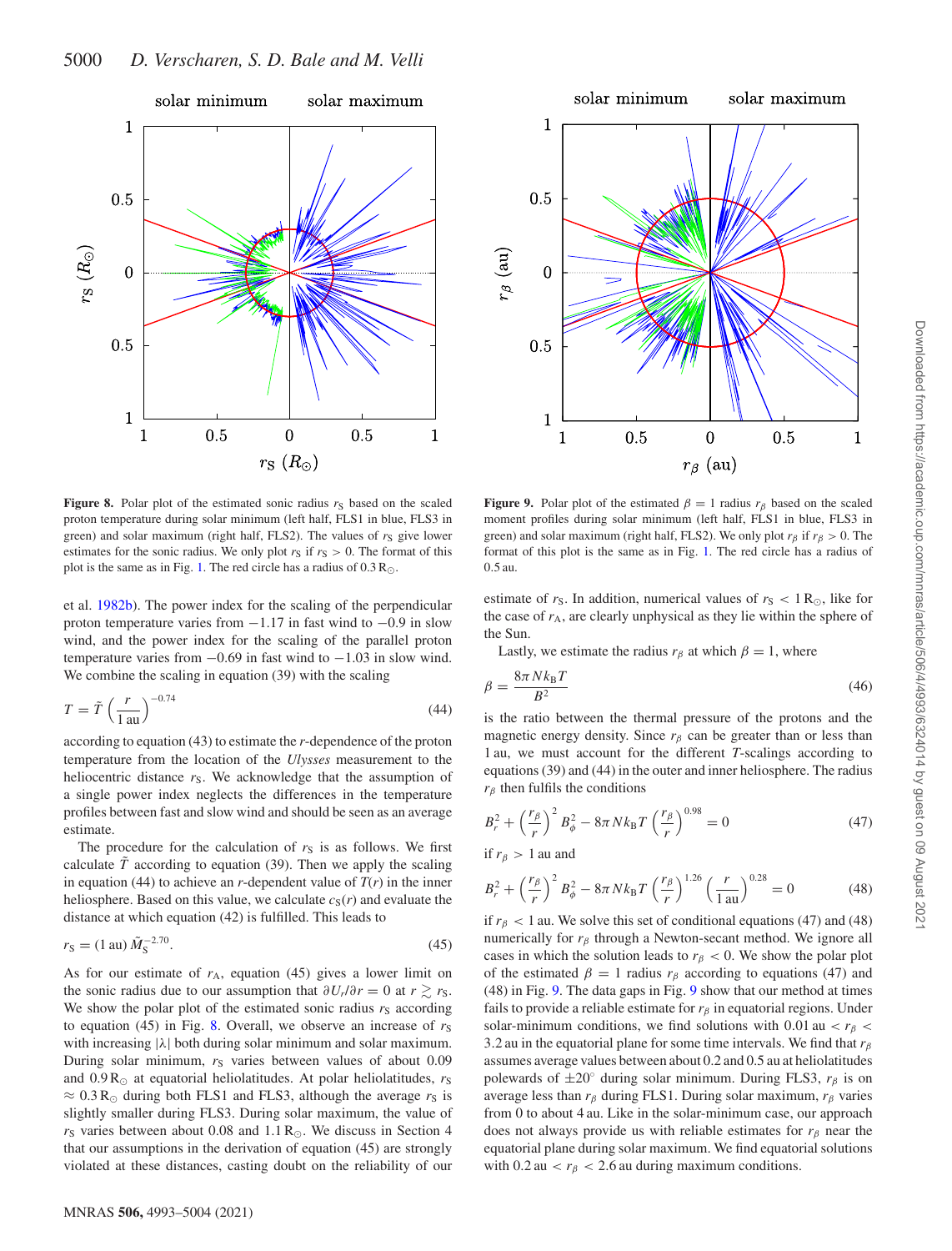## **4 DISCUSSION**

Our measurement of the mass flux per steradian  $\mathcal{F}_m$  in the ecliptic plane is consistent with earlier measurements (Feldman et al. [1978;](#page-10-24) McComas et al. [2000;](#page-10-6) Cranmer, Gibson & Riley [2017;](#page-10-25) Finley, Matt & See [2018\)](#page-10-26). These observations report that  $4\pi r^2 U_r NM \approx 10^{12}$  g s<sup>-1</sup>, which corresponds to  $\mathcal{F}_m \approx 4 \times 10^{-16} \text{ au}^2 \text{ g cm}^{-2} \text{ s}^{-1} \text{ sr}^{-1}$  in our units. In agreement with previous measurements from *Ulysses* during solar minimum (Forsyth et al. [1996b;](#page-10-27) Goldstein et al. [1996\)](#page-10-28), we find that  $\mathcal{F}_m$  is approximately constant for  $|\lambda| > 20^\circ$ , although we find a slight decrease of  $\mathcal{F}_m$  towards the poles during FLS1, especially during the Northern pass at solar minimum (see also McComas et al. [2000\)](#page-10-6). In general,  $\mathcal{F}_m$  is by almost 25 per cent smaller during the minimum recorded in FLS3 than during the minimum recorded in FLS1. This finding confirms the extraordinary conditions during the very deep solar minimum that extended into 2009 (McComas et al. [2013\)](#page-10-29). The mass flux is a useful quantity to distinguish solar-wind acceleration models. As pointed out by Holzer & Leer [\(1980\)](#page-10-30), for instance, a constancy of the mass flux with solar-wind speed would suggest that most of the energy deposition occurs above the Alfvéncritical point. The observed variability in  $\mathcal{F}_m$ , however, confirms the notion that most of the energy deposition occurs below the critical point. We note that *α*-particles, which we neglect, can make a substantial contribution ( $\lesssim$  20 per cent) to the solar-wind mass flux, especially in fast solar wind (Marsch et al. [1982a\)](#page-10-31).

Our estimate for the momentum flux per steradian  $\mathcal{F}_p$  is not fully scalable to different *r* across the heliosphere, since it does not include the contributions from plasma-pressure gradients, magneticpressure gradients, and gravity. Although these effects are small at the location of the measurement, we warn that the scaling of  $\mathcal{F}_p$ to the inner heliosphere deserves particular attention due to our application of the coasting approximation. Including *α*-particles, which can make a substantial contribution to the momentum flux of the solar wind, McComas et al. [\(2000\)](#page-10-6) report a momentum flux of approximately  $2.9 \times 10^{-8}$  au<sup>2</sup> g cm<sup>-1</sup> s<sup>-2</sup> sr<sup>-1</sup> during FLS1 in solar-minimum conditions with a variation of 0.3 per cent per degree in heliolatitude. Our measurements confirm that, both during solar minimum and (to a lesser degree) during solar maximum, the average momentum flux is lower in equatorial regions with only a small variation with heliolatitude in the polar regions (Phillips et al. [1995\)](#page-11-11). We note, however, that, during all FLS orbits, the *Ulysses* spacecraft has a larger latitudinal angular speed in the equatorial regions than in the polar regions. Therefore, the spacecraft may statistically encounter fewer transient events near the equator which potentially skews the measured variability. The deep solar minimum during FLS3 exhibits polar  $\mathcal{F}_p$ -values that are by about 30 per cent smaller than the average polar  $\mathcal{F}_p$  during FLS1. The momentum flux is of particular interest since it represents the solar-wind ram pressure, the key internal driver that determines the shape and extent of the heliosphere at the location of the heliospheric termination shock (McComas et al. [2000;](#page-10-6) Jokipii [2013\)](#page-10-32).

An earlier measurement of the solar wind's kinetic-energy density based on a combination of data from the *Helios*, *Ulysses*, and *Wind* missions shows that  $W = N M U_r U_r^2 / 2 + N M U_r G M_{\odot} / R_{\odot}$  is largely independent of solar-wind speed at a value of approximately  $1.5 \times 10^{-3}$  W m<sup>-2</sup> at  $r = 1$  au and in the plane of the ecliptic (Le Chat, Issautier & Meyer-Vernet [2012\)](#page-10-33). We note that *W* depends on *r*, unlike our  $\mathcal{F}_E$ , which also includes contributions from the plasma pressure, and the magnetic field. Nevertheless, since these measurements are reported at  $r = 1$  au, we can compare *W* with  $\mathcal{F}_E$ by calculating  $r^2W \approx 1.5 \text{ au}^2 \text{ g s}^{-3} \text{ sr}^{-1}$ , which is slightly larger than our reported value. The estimate by Le Chat et al. [\(2012\)](#page-10-33) includes the required energy for the plasma to leave the Sun's gravitational potential from a distance of  $r = 1 R_{\odot}$ . Since even for fast wind  $GM_{\odot}/R_{\odot} \sim U_r^2/2$ , this additional contribution to *W* explains the difference in these two estimates. The contribution of the magnetic field to  $\mathcal{F}_E$  is small in agreement with modelling results (Alexander & de La Torre [1995\)](#page-10-34). At the distance at which *Ulysses* measured  $\mathcal{F}_E$ , the energy flux is dominated by the kinetic-energy flux. An earlier analysis of *Ulysses* data reveals that the equatorial kinetic-energy flux is approximately 30 per cent less than the polar kinetic-energy flux (Phillips et al. [1995\)](#page-11-11) consistent with our results, although this earlier study did not analyse its heliolatitudinal dependence during conditions near solar maximum. The deep solar minimum during FLS3 exhibits a polar energy flux that is by about 34 per cent smaller than the polar energy flux during FLS1.

Due to pointing uncertainties explicitly communicated by the instrument team, *Ulysses* is unable to provide us with a reliable measurement of  $U_\phi$  on the required time-scales.  $U_\phi$  is a key component in the calculation of  $\mathcal{F}_L$ . Therefore, our polar plot of  $\mathcal{F}_L$  in Fig. [4](#page-4-2) must be treated with caution. In addition,  $U_\phi$  often exhibits relative variations greater than order unity so that it even assumes negative values in the solar wind. Natural variations due to turbulence or stream-interaction regions cause significant deflections compared to the expected average (Egidi, Pizzella & Signorini [1969;](#page-10-35) Siscoe, Goldstein & Lazarus [1969\)](#page-11-12). Although time averaging reduces the impact of these natural variations on the determination of the average  $U_{\phi}$ , the instrumental shortcomings remain. In addition to uncertainties in  $U_{\phi}$ , the accuracy of  $\mathcal{F}_L$  also depends on the average values of  $B_r$  and  $B_\phi$ . Although *Ulysses* observations show that the average interplanetary magnetic field largely agrees with Parker's prediction,  $B_r$  decreases more slowly and  $B_\phi$  more quickly with heliocentric distance than expected (McComas et al. [2000\)](#page-10-6). These deviations are usually attributed to waves or more complex boundary conditions near the Sun than those assumed in Parker's model (Forsyth et al. [1996a,](#page-10-36) [b\)](#page-10-27). In Section 3.2, we scale the magnetic field towards smaller  $r$  assuming the radial scaling according to Parker's model. We expect that our averaging over 30 h removes most of the Alfvénic fluctuations that lead to variations in  $U_{\phi}$  and  $B_{\phi}$ around their mean values. Some of the inaccuracies due to complex boundary conditions can be reduced using a more complex model for the interplanetary magnetic field such as the Fisk [\(1996\)](#page-10-37) model, which accounts for the Sun's differential rotation and the tilt of the Sun's magnetic axis compared to its rotational axis. However, such a more complex treatment is beyond the scope of this work.

Earlier measurements of the Sun's angular-momentum loss provide a value of  $\mathcal{F}_L \approx 5...10 \times 10^{-10}$  au<sup>3</sup> g cm<sup>-1</sup> s<sup>-2</sup> sr<sup>-1</sup> (Pizzo et al. [1983;](#page-11-13) Finley et al. [2018,](#page-10-26) [2019;](#page-10-38) Verscharen et al. [2021\)](#page-11-14). Despite the inaccuracies in the *Ulysses* measurement, these values are consistent with our estimates of  $\mathcal{F}_L$  in the Southern hemisphere during FLS1, in the Northern hemisphere during FLS3, and during solar maximum (FLS2). The contribution to the angular-momentum flux from *α*-particles, which we neglect in our estimate, can be significant in the solar wind (Pizzo et al. [1983;](#page-11-13) Marsch & Richter [1984;](#page-10-12) Verscharen et al. [2015\)](#page-11-9) and should be included in future studies with spacecraft that provide readily available *α*-particle data. The partition between the particle contributions and the magnetic-field contributions to  $\mathcal{F}_L$  is an important question with implications for solar-wind models. In the early Weber & Davis [\(1967\)](#page-11-6) model, the field contribution is greater than the particle contribution; however, later measurements show that the partition can be opposite, especially in slow wind (Hundhausen et al. [1970;](#page-10-9) Marsch & Richter [1984\)](#page-10-12). In typical fast wind, most of the angular-momentum is lost through magnetic stresses, an effect which is expected to be even stronger in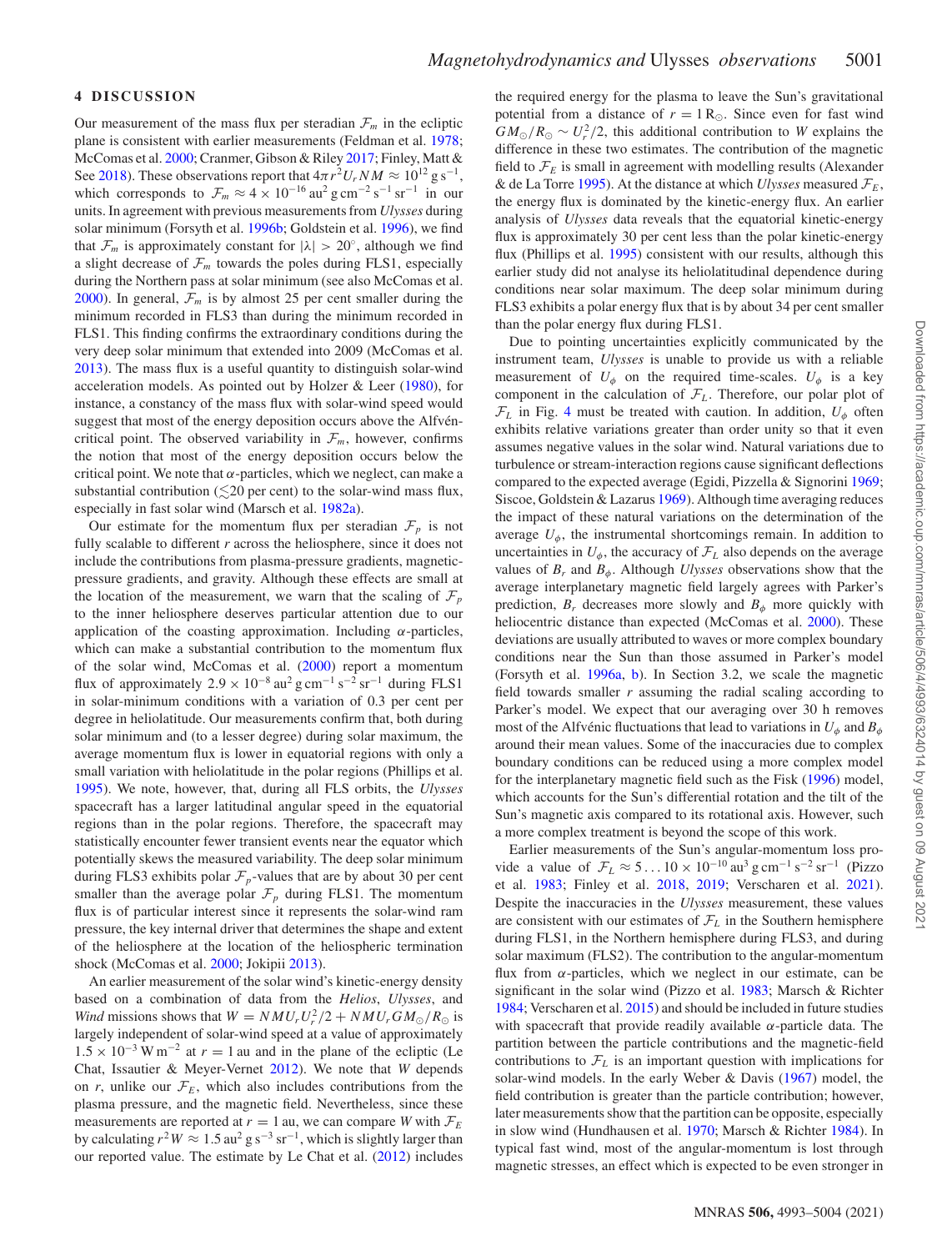the inner heliosphere (see also Pizzo et al. [1983;](#page-11-13) Alexander & de La Torre [1995\)](#page-10-34). Likewise, the on average larger pressure anisotropies in the inner heliosphere (Marsch et al. [1982b\)](#page-10-23) contribute to the angular-momentum equation (Hundhausen [1970\)](#page-10-39), even though we neglect their effect in our treatment based on the assumption of a scalar pressure. Due to the limitations in our measurement of  $U_{\phi}$ , we are unable to determine reliably the partition of these different contributions to the overall angular-momentum loss. In the very inner heliosphere, *Parker Solar Probe* reports an azimuthal flow which is significantly larger than expected by the Weber & Davis [\(1967\)](#page-11-6) model (Kasper et al. [2019\)](#page-10-40). The source of this large  $U_{\phi}$  component is still unclear. A stronger effective co-rotation or deflections through, for instance, stream interactions serve as potential explanations (Finley et al. [2020\)](#page-10-41). In this context, a more complex field geometry near the Sun also affects the angular-momentum loss (Finley & Matt [2017\)](#page-10-42), which introduces further dependencies on the solar cycle (Réville  $\&$ Brun [2017;](#page-11-15) Finley et al. [2018\)](#page-10-26).

A combination of *Ulysses* measurements with a self-similar solarwind model finds a scaled Alfvén Mach number  $\tilde{M}_A$  of about 10– 20 (Sauty et al. [2005\)](#page-11-16) consistent with our simpler scaling estimate in Section 3.3. The earlier self-similar model, however, suffered from inconsistencies in reproducing observed magnetic-field values at 1 au, which could be resolved in a later update (Aibéo, Lima  $\&$ Sauty [2007\)](#page-10-43). In the deeper solar minimum during FLS3, the polar  $\tilde{M}_A$  is on average slightly greater than the polar  $\tilde{M}_A$  measured during FLS1.

Our estimates of the critical radii  $r_A$ ,  $r_S$ , and  $r_\beta$  assume a constant radial bulk speed of the solar wind between the location of measurement and the respective critical radius. In the inner heliosphere, this assumption can be violated, especially regarding the slow solar wind (Schwenn et al. [1981\)](#page-11-8). Therefore, our calculations only provide lower estimates for the location of these critical radii. The location of the Alfvén radius depends on the magnetic-field geometry near the Sun, which deviates from our simplifying assumption of a Parker profile (Finley & Matt [2017\)](#page-10-42). A dipolar solar braking model constrained by *Ulysses* data estimates that  $r_A \approx 16 R_{\odot}$ , independent of heliolatitude (Li [1999\)](#page-10-44). This value is consistent with our largest estimate in regions outside equatorial heliolatitudes. We find a larger variation between this model estimate and ours though. Our findings are in agreement with earlier estimates based on *Helios* measurements in the ecliptic plane, which suggest that  $r_A \approx 12...17 R_{\odot}$  (Pizzo et al. [1983;](#page-11-13) Marsch & Richter [1984\)](#page-10-12). Previous scalings based on a hydrodynamic model also estimate the values of  $r_A$  and  $r_S$  (Exarhos & Moussas [2000\)](#page-10-45). During solar-minimum conditions, these models suggest that  $r_A \approx$ 14 and  $r_S \approx 1.5 \text{ R}_{\odot}$  at polar heliolatitudes, and that  $r_A \approx 17$  and  $r_S \approx 2 R_{\odot}$  in equatorial regions (for an extension of this model, see also Katsikas, Exarhos & Moussas [2010\)](#page-10-46). While our estimates for  $r_A$  are largely consistent with this hydrodynamic model within the observed variability, our estimates of  $r<sub>S</sub>$  are smaller by a factor of approximately four to five. The reason for this discrepancy in our model is based on the complication that the condition  $U_r = c_S$  is often fulfilled in a region where significant solar-wind acceleration is still ongoing. Since typically  $r_S < r_A$ , our estimate of  $r_S$  suffers more strongly from the violation of our assumption that  $\partial U_r/\partial r = 0$ than our estimate of  $r_A$ . In addition, the extrapolation of the  $T$ -profile according to equation (43) from  $r = 0.3$  au to distances of a few  $R_{\odot}$ is highly problematic. These shortcomings can be overcome in the future by using (i) a more realistic acceleration profile near the Sun and (ii) a more realistic *T*-profile near the Sun based on, for example, measurements from *Parker Solar Probe*. Based on OMNI data and their hydrodynamic model, Exarhos & Moussas [\(2000\)](#page-10-45) predict a dependence of  $r_A$  on the solar cycle, which our measurements clearly

confirm (see also Kasper & Klein [2019\)](#page-10-47). However, we cannot confirm two predictions made by this model: (i) a more spherical shape of both critical surfaces during solar maximum and (ii) a small variation of  $r_S$  with solar cycle. Our estimated positions of  $r_A$  and  $r_B$  are largely consistent with predictions from a magnetohydrodynamics model of the solar wind over polar regions (Chhiber et al. [2019\)](#page-10-48). We note, however, that our finding of a larger value of  $r<sub>\beta</sub> \sim 1$  au in the ecliptic plane is more consistent with the observation that, on average, *β* ∼ 1 at the first Lagrange point (Wilson III et al. [2018\)](#page-11-17). Under the deep solar-minimum conditions during FLS3, we find that, over the poles, the positions of  $r_A$ ,  $r_S$ , and  $r_\beta$  are on average slightly closer to the Sun than during FLS1.

Our calculation neglects any super-radial expansion effects due to expanding flux tubes in the solar wind. These effects can be significant at very small distances from the Sun. Above a few solar radii, however, the super-radial expansion of the coronal magnetic field is expected to be small (Woo & Habbal [1997\)](#page-11-18), although this expectation has been discussed controversially (Neugebauer [1999\)](#page-11-2). If important, the super-radial expansion would especially affect our calculations of  $r_A$  and  $r_S$ . Nevertheless, all higher-order multipoles of the coronal magnetic field eventually (probably beyond a few solar radii) drop faster than the dipole moment, so that super-radial expansion then becomes negligible (Sandbaek, Leer & Hansteen [1994;](#page-11-19) Wang et al. [1997\)](#page-11-20).

### **5 CONCLUSIONS**

We use proton and magnetic-field data from the *Ulysses* mission to study the dependence of mass, momentum, energy, and angularmomentum fluxes on heliolatitude. Based on the multifluid framework and assuming an isotropic electron–proton plasma, we derive laws for the radial conservation of these fluxes. These conservation laws allow us to separate the radial dependence from the heliolatitudinal dependence in the *Ulysses* measurements. A major caveat of this method lies in the neglect of the natural spatio-temporal variations in the solar-wind plasma and magnetic field which occur over a wide range of scales (Verscharen, Klein & Maruca [2019\)](#page-11-0). Therefore, our analysis only applies to the average large-scale behaviour of the solar wind. Moreover, we neglect effects due to temporal and heliolongitudinal changes in the source regions of the solar wind. The variability of the flux parameters shown in our analysis, especially during solar maximum, give us an estimate for the natural variability of the solar wind on time-scales greater than our averaging time of 30 h.

Although the *Ulysses* data set is unprecedented in its heliolatitudinal coverage of the solar wind, we expect major advances regarding the topics addressed in this work from the ongoing measurements from *Parker Solar Probe* and *Solar Orbiter*. *Parker Solar Probe* will explore the very inner regions of the heliosphere. Our analysis suggests that it will cross the distance  $r_A$  during the later stages of its orbit, while it is unlikely to cross the distance  $r_S$ . *Solar Orbiter* will leave the plane of the ecliptic during its extended mission phase and measure the solar wind at heliolatitudes up to  $\pm 33^\circ$ . Considering that the axial tilt of the Sun's magnetic-field dipole axis is  $\leq 10^\circ$ during solar minimum (Norton, Raouafi & Petrie [2008\)](#page-11-21), *Solar Orbiter* will cover an even larger range of heliomagnetic latitudes during that phase of the mission.<sup>2</sup> These measurements will therefore

<sup>2</sup>During the early phase of the *Ulysses* mission, a tilt between the Sun's magnetic-field dipole axis and its rotational axis of about 30◦ has been reported (Bame et al. [1993;](#page-10-49) Hoeksema [1995\)](#page-10-50).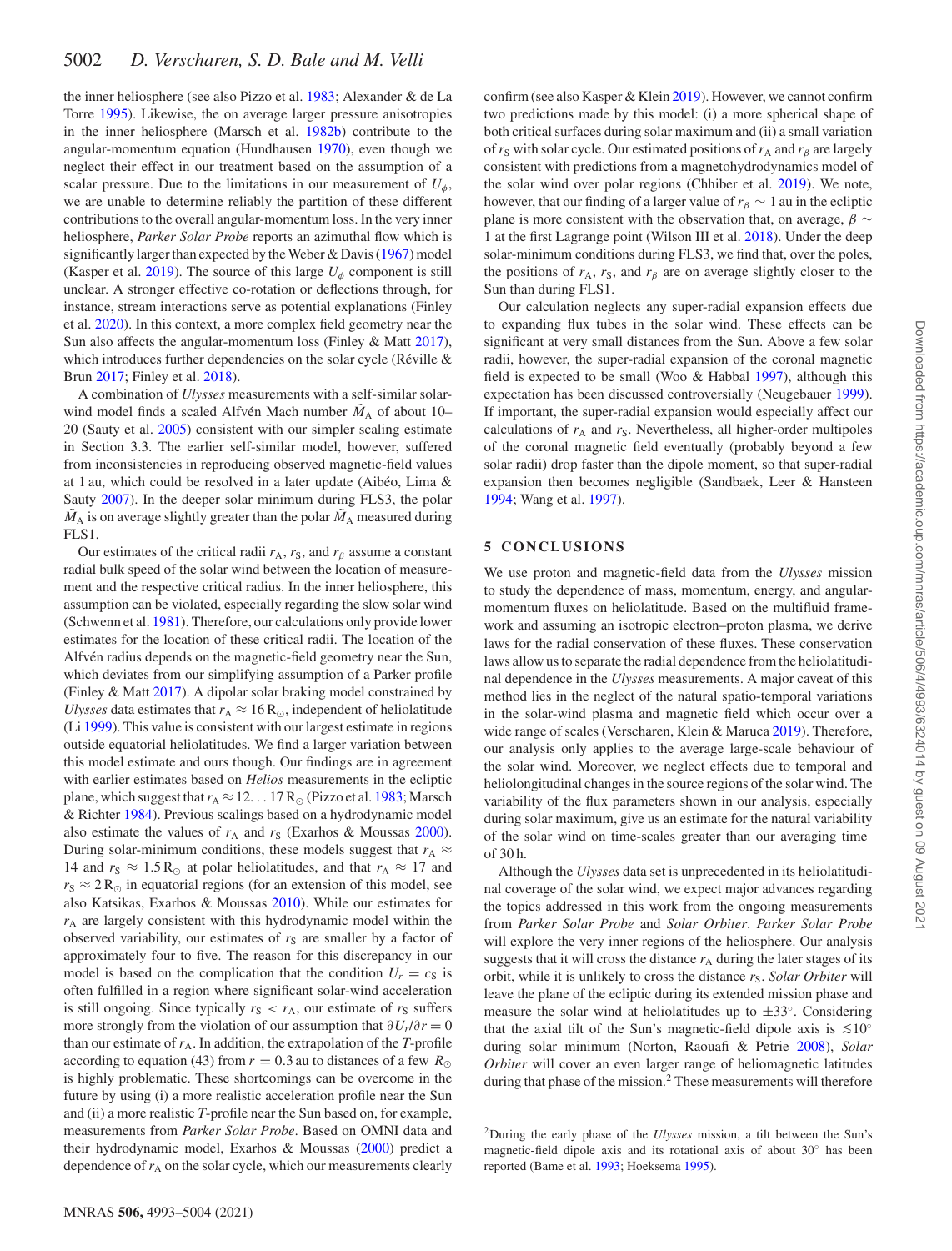allow us to study the heliolatitudinal dependence of the relevant solar-wind parameters in a similar way to this study. In addition, both *Parker Solar Probe* and *Solar Orbiter* also provide us with high-resolution measurements of the electron distribution function. Although the electron contributions to the mass, momentum, and angular-momentum fluxes are negligible, their contribution to the energy flux is significant in the form of heat flux (Ogilvie, Scudder & Sugiura [1971;](#page-11-22) Hollweg [1974;](#page-10-51) Feldman et al. [1975\)](#page-10-52). It will be worthwhile to include this effect in future studies of this kind. These new observations will help us to further constrain solar-wind models and drive forward our understanding of the acceleration of the solar wind.

Lastly, we emphasize that our observations support the general picture that the solar wind is much more variable during times of solar maximum than during times of solar minimum. This increased variability is likely to be caused by transient events such as interplanetary coronal mass ejections (ICMEs). In our analysis, we include such events in order to reflect the range and pattern of the overall variability on the investigated time-scales. However, it would be worthwhile in a future study to separate our data set into time intervals with and without ICMEs according to existing ICME catalogues for the *Ulysses* data set (e.g. Ebert et al. [2009;](#page-10-7) Du, Zuo & Zhang [2010;](#page-10-53) Richardson [2014\)](#page-11-23). This approach would facilitate a detailed study of the contribution of transient events to the variability of mass, momentum, energy, and angular-momentum fluxes. We note, however, that some of our model assumptions, such as the azimuthal symmetry, non-polar field and flow components, and radial scalings must be treated with caution in transient events. In addition, we also find a significant variation in some of the analysed quantities between the solar minima recorded during FLS1 and FLS3. It is of interest to study these conditions more closely. This should especially include a closer inspection of the question to what degree the observed variations are real and to what degree they result from breakdowns in our assumptions.

#### **ACKNOWLEDGEMENTS**

DV is supported by the Science and Technology Facilities Council (STFC) Ernest Rutherford Fellowship ST/P003826/1 and STFC Consolidated Grant ST/S000240/1. SDB acknowledges the support of the Leverhulme Trust Visiting Professorship programme. The authors acknowledge insightful discussions within the International Team 'Exploring The Solar Wind In Regions Closer Than Ever Observed Before' at the International Space Science Institute (ISSI) in Bern led by Louise Harra. We acknowledge the National Space Science Data Center for the provision of the *Ulysses* data.

# **DATA AVAILABILITY**

All used data are freely available online at NASA's National Space Science Data Center under [https://nssdc.gsfc.nasa.gov.](https://nssdc.gsfc.nasa.gov)

# **REFERENCES**

- <span id="page-10-43"></span>Aibéo A., Lima J. J. G., Sauty C., 2007, [A&A,](http://dx.doi.org/10.1051/0004-6361:20065123) 461, 685
- <span id="page-10-34"></span>Alexander P., de La Torre A., 1995, [Sol. Phys.,](http://dx.doi.org/10.1007/BF00680627) 157, 367
- <span id="page-10-0"></span>Balogh A., 1994, [Phil. Trans. R. Soc. A,](http://dx.doi.org/10.1098/rsta.1994.0127) 349, 227
- <span id="page-10-19"></span>Balogh A., Beek T. J., Forsyth R. J., Hedgecock P. C., Marquedant R. J., Smith E. J., Southwood D. J., Tsurutani B. T., 1992, A&AS, 92, 221
- <span id="page-10-49"></span>Bame S. J., Goldstein B. E., Gosling J. T., Harvey J. W., McComas D. J., Neugebauer M., Phillips J. L., 1993, [Geophys. Res. Lett.,](http://dx.doi.org/10.1029/93GL02630) 20, 2323
- <span id="page-10-18"></span>Bame S. J., McComas D. J., Barraclough B. L., Phillips J. L., Sofaly K. J., Chavez J. C., Goldstein B. E., Sakurai R. K., 1992, A&AS, 92, 237
- <span id="page-10-3"></span>Barnes A., Gazis P. R., Phillips J. L., 1995, [Geophys. Res. Lett.,](http://dx.doi.org/10.1029/95GL03532) 22, 3309
- <span id="page-10-8"></span>Brandt J. C., Heise J., 1970, [ApJ,](http://dx.doi.org/10.1086/150383) 159, 1057
- <span id="page-10-17"></span>Bruno R., Carbone V., 2013, [Liv. Rev. Sol. Phys.,](http://dx.doi.org/10.12942/lrsp-2013-2) 10, 2
- <span id="page-10-15"></span>Bruno R., Dobrowolny M., 1986, Ann. Geophys., 4, 17
- <span id="page-10-2"></span>Bruno R., Villante U., Bavassano B., Schwenn R., Mariani F., 1986, [Sol. Phys.,](http://dx.doi.org/10.1007/BF00159093) 104, 431
- <span id="page-10-48"></span>Chhiber R., Usmanov A. V., Matthaeus W. H., Goldstein M. L., 2019, [ApJS,](http://dx.doi.org/10.3847/1538-4365/ab0652) 241, 11
- <span id="page-10-25"></span>Cranmer S. R., Gibson S. E., Riley P., 2017, [Space Sci. Rev.,](http://dx.doi.org/10.1007/s11214-017-0416-y) 212, 1345
- <span id="page-10-16"></span>D'Amicis R., Bruno R., Pallocchia G., Bavassano B., Telloni D., Carbone V., Balogh A., 2010, [ApJ,](http://dx.doi.org/10.1088/0004-637X/717/1/474) 717, 474
- <span id="page-10-53"></span>Du D., Zuo P. B., Zhang X. X., 2010, [Sol. Phys.,](http://dx.doi.org/10.1007/s11207-009-9505-8) 262, 171
- <span id="page-10-7"></span>Ebert R. W., McComas D. J., Elliott H. A., Forsyth R. J., Gosling J. T., 2009, [J. Geophys. Res.,](http://dx.doi.org/10.1029/2008JA013631) 114, A01109
- <span id="page-10-35"></span>Egidi A., Pizzella G., Signorini C., 1969, [J. Geophys. Res.,](http://dx.doi.org/10.1029/JA074i011p02807) 74, 2807
- <span id="page-10-45"></span>Exarhos G., Moussas X., 2000, A&A, 356, 315
- <span id="page-10-24"></span>Fel[dman W. C., Asbridge J. R., Bame S. J., Gosling J. T., 1978,](http://dx.doi.org/10.1029/JA083iA05p02177) J. Geophys. Res., 83, 2177
- <span id="page-10-52"></span>Feldman W. C., Asbridge J. R., Bame S. J., Montgomery M. D., Gary S. P., 1975, [J. Geophys. Res.,](http://dx.doi.org/10.1029/JA080i031p04181) 80, 4181
- <span id="page-10-41"></span>Finley A. J. et al., 2020, [ApJ,](http://dx.doi.org/10.3847/2041-8213/abb9a5) 902, L4
- <span id="page-10-38"></span>Finley A. J., Hewitt A. L., Matt S. P., Owens M., Pinto R. F., Réville V., 2019, [ApJ,](http://dx.doi.org/10.3847/2041-8213/ab4ff4) 885, L30
- <span id="page-10-42"></span>Finley A. J., Matt S. P., 2017, [ApJ,](http://dx.doi.org/10.3847/1538-4357/aa7fb9) 845, 46
- <span id="page-10-26"></span>Finley A. J., Matt S. P., See V., 2018, [ApJ,](http://dx.doi.org/10.3847/1538-4357/aad7b6) 864, 125
- <span id="page-10-37"></span>Fisk L. A., 1996, [J. Geophys. Res.,](http://dx.doi.org/10.1029/96JA01005) 101, 15547
- <span id="page-10-27"></span>Forsyth R. J., Balogh A., Horbury T. S., Erdoes G., Smith E. J., Burton M. E., 1996b, A&A, 316, 287
- <span id="page-10-36"></span>Forsyth R. J., Balogh A., Smith E. J., Erdös G., McComas D. J., 1996a, [J. Geophys. Res.,](http://dx.doi.org/10.1029/95JA02977) 101, 395
- <span id="page-10-11"></span>Fox N. J. et al., 2016, [Space Sci. Rev.,](http://dx.doi.org/10.1007/s11214-015-0211-6) 204, 7
- <span id="page-10-28"></span>Goldstein B. E. et al., 1996, A&A, 316, 296
- <span id="page-10-22"></span>Hellinger P., Matteini L., Štverák Š., Trávníček P. M., Marsch E., 2011, J. Geophys. Res., 116, A09105
- <span id="page-10-50"></span>Hoeksema J. T., 1995, [Space Sci. Rev.,](http://dx.doi.org/10.1007/BF00768770) 72, 137
- <span id="page-10-51"></span>Hollweg J. V., 1974, [J. Geophys. Res.,](http://dx.doi.org/10.1029/JA079i025p03845) 79, 3845
- <span id="page-10-30"></span>Holzer T. E., Leer E., 1980, [J. Geophys. Res.,](http://dx.doi.org/10.1029/JA085iA09p04665) 85, 4665
- <span id="page-10-39"></span>Hundhausen A. J., 1970, [Rev. Geophys. Space Phys.,](http://dx.doi.org/10.1029/RG008i004p00729) 8, 729
- <span id="page-10-9"></span>Hundhausen A. J., Bame S. J., Asbridge J. R., Sydoriak S. J., 1970, [J. Geophys. Res.,](http://dx.doi.org/10.1029/JA075i025p04643) 75, 4643
- <span id="page-10-32"></span>Jokipii J. R., 2013, [Space Sci. Rev.,](http://dx.doi.org/10.1007/s11214-012-9914-0) 176, 115
- <span id="page-10-40"></span>Kasper J. C. et al., 2019, [Nature,](http://dx.doi.org/10.1038/s41586-019-1813-z) 576, 228
- <span id="page-10-47"></span>Kasper J. C., Klein K. G., 2019, [ApJL,](http://dx.doi.org/ 10.3847/2041-8213/ab1de5) 877, L35
- <span id="page-10-46"></span>Katsikas V., Exarhos G., Moussas X., 2010, [Adv. Space Res.,](http://dx.doi.org/ 10.1016/j.asr.2010.05.003) 46, 382
- <span id="page-10-10"></span>Lazarus A. J., Goldstein B. E., 1971, [ApJ,](http://dx.doi.org/10.1086/151110) 168, 571
- <span id="page-10-33"></span>Le Chat G., Issautier K., Meyer-Vernet N., 2012, [Sol. Phys.,](http://dx.doi.org/10.1007/s11207-012-9967-y) 279, 197
- <span id="page-10-44"></span>Li J., 1999, [MNRAS,](http://dx.doi.org/10.1046/j.1365-8711.1999.02134.x) 302, 203
- <span id="page-10-12"></span>Marsch E., Richter A. K., 1984, [J. Geophys. Res.,](http://dx.doi.org/10.1029/JA089iA07p05386) 89, 5386
- <span id="page-10-31"></span>Marsch E., Rosenbauer H., Schwenn R., Muehlhaeuser K. H., Neubauer F. M., 1982a, [J. Geophys. Res.,](http://dx.doi.org/10.1029/JA087iA01p00035) 87, 35
- <span id="page-10-23"></span>Marsch E., Schwenn R., Rosenbauer H., Muehlhaeuser K. H., Pilipp W., Neubauer F. M., 1982b, [J. Geophys. Res.,](http://dx.doi.org/10.1029/JA087iA01p00052) 87, 52
- <span id="page-10-1"></span>Marsden R. G., 2001, [Ap&SS,](http://dx.doi.org/10.1023/A:1012260014646) 277, 337
- <span id="page-10-14"></span>Matthaeus W. H., Goldstein M. L., 1982, [J. Geophys. Res.,](http://dx.doi.org/10.1029/JA087iA08p06011) 87, 6011
- <span id="page-10-4"></span>McComas D. J. et al., 1998a, [Geophys. Res. Lett.,](http://dx.doi.org/10.1029/97GL03444) 25, 1
- <span id="page-10-6"></span>McComas D. J. et al., 2000, [J. Geophys. Res.,](http://dx.doi.org/10.1029/1999JA000383) 105, 10419
- <span id="page-10-29"></span>McComas D. J., Angold N., Elliott H. A., Livadiotis G., Schwadron N. A., Skoug R. M., Smith C. W., 2013, [ApJ,](http://dx.doi.org/10.1088/0004-637X/779/1/2) 779, 2
- <span id="page-10-20"></span>McComas D. J., Ebert R. W., Elliott H. A., Goldstein B. E., Gosling J. T., Schwadron N. A., Skoug R. M., 2008, [Geophys. Res. Lett.,](http://dx.doi.org/10.1029/2008GL034896) 35, L18103
- <span id="page-10-21"></span>McComas D. J., Elliott H. A., Gosling J. T., Reisenfeld D. B., Skoug R. M., Goldstein B. E., Neugebauer M., Balogh A., 2002, [Geophys. Res. Lett.,](http://dx.doi.org/10.1029/2001GL014164) 29, 1290
- <span id="page-10-5"></span>McComas D. J., Riley P., Gosling J. T., Balogh A., Forsyth R., 1998b, [J. Geophys. Res.,](http://dx.doi.org/10.1029/97JA01459) 103, 1955
- <span id="page-10-13"></span>Mestel L., 1968, [MNRAS,](http://dx.doi.org/10.1093/mnras/138.3.359) 138, 359